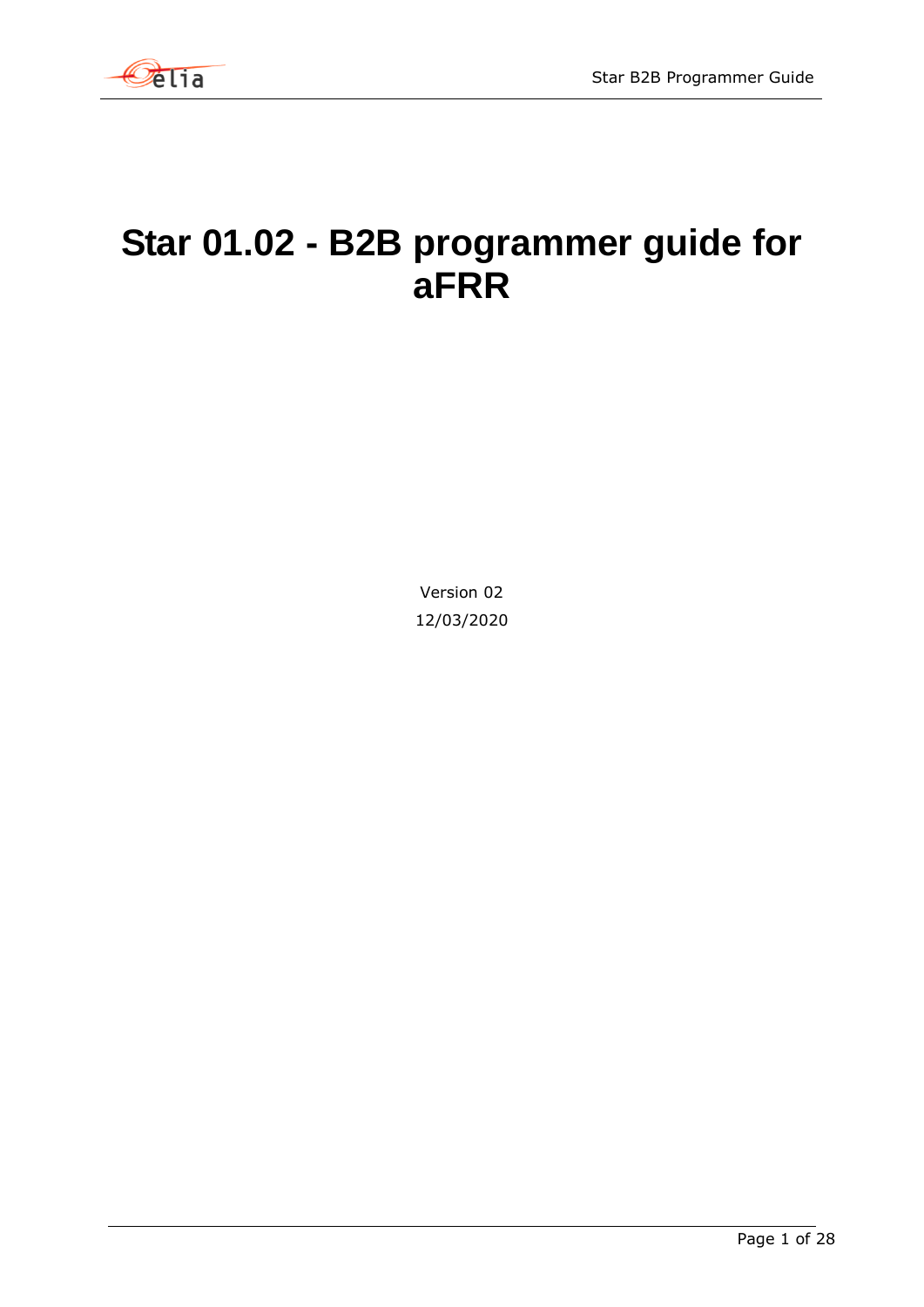

# **Table of Contents**

| 4.3. Get a aFRRBidResultDocumentResponse message using GET method 10 |
|----------------------------------------------------------------------|
|                                                                      |
|                                                                      |
|                                                                      |
|                                                                      |
|                                                                      |
|                                                                      |
|                                                                      |
| 6.1.1.4. Data structure bid: Base information for a bidDetail 13     |
|                                                                      |
|                                                                      |
|                                                                      |
| 6.3.1. Data structure BidResultDocumentResponsebody XML15            |
|                                                                      |
|                                                                      |
|                                                                      |
|                                                                      |
|                                                                      |
|                                                                      |
|                                                                      |
|                                                                      |
|                                                                      |
|                                                                      |
|                                                                      |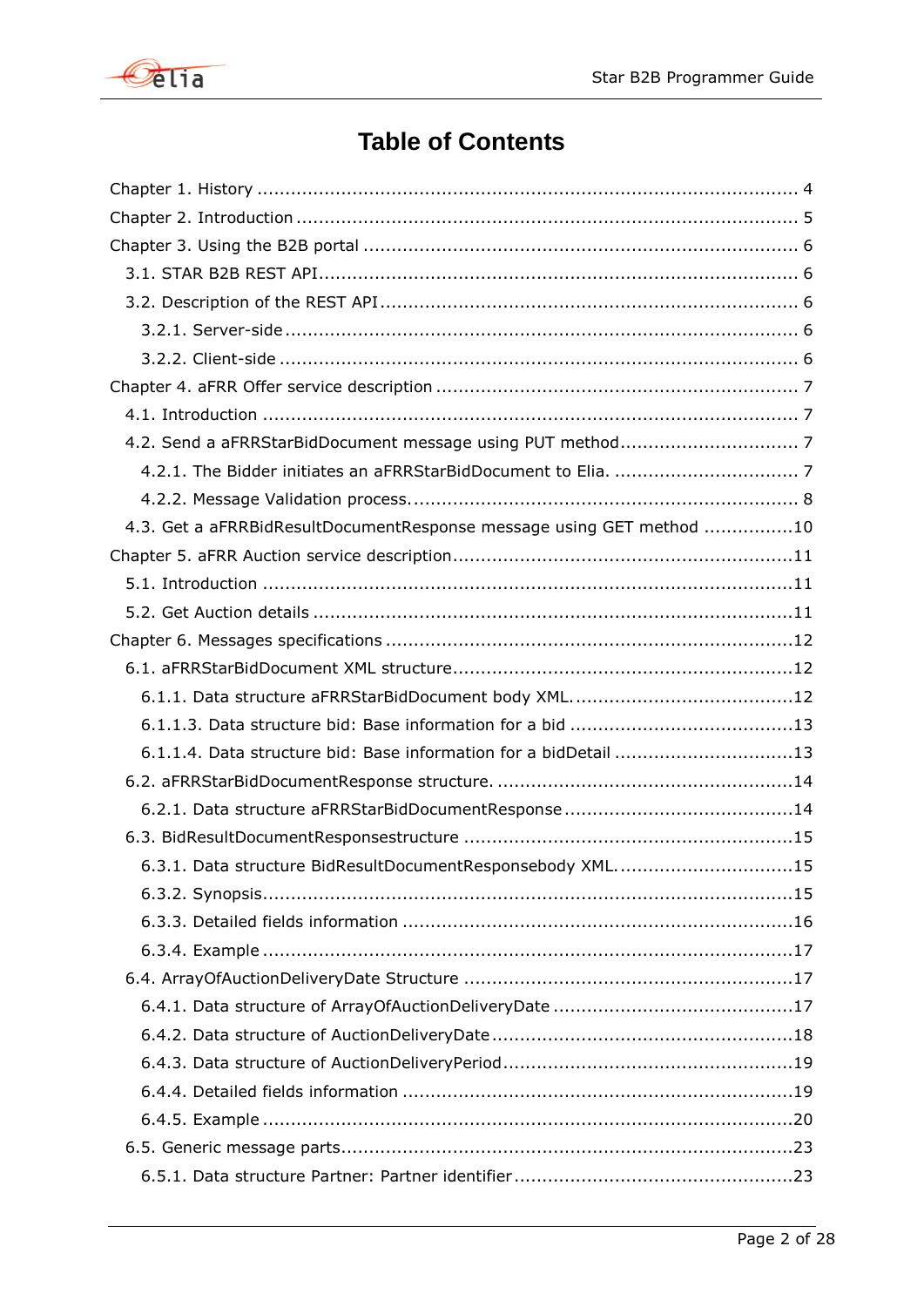

| 7.2.2. Example 2: fully accepted but some bids have been rejected 28 |  |
|----------------------------------------------------------------------|--|
|                                                                      |  |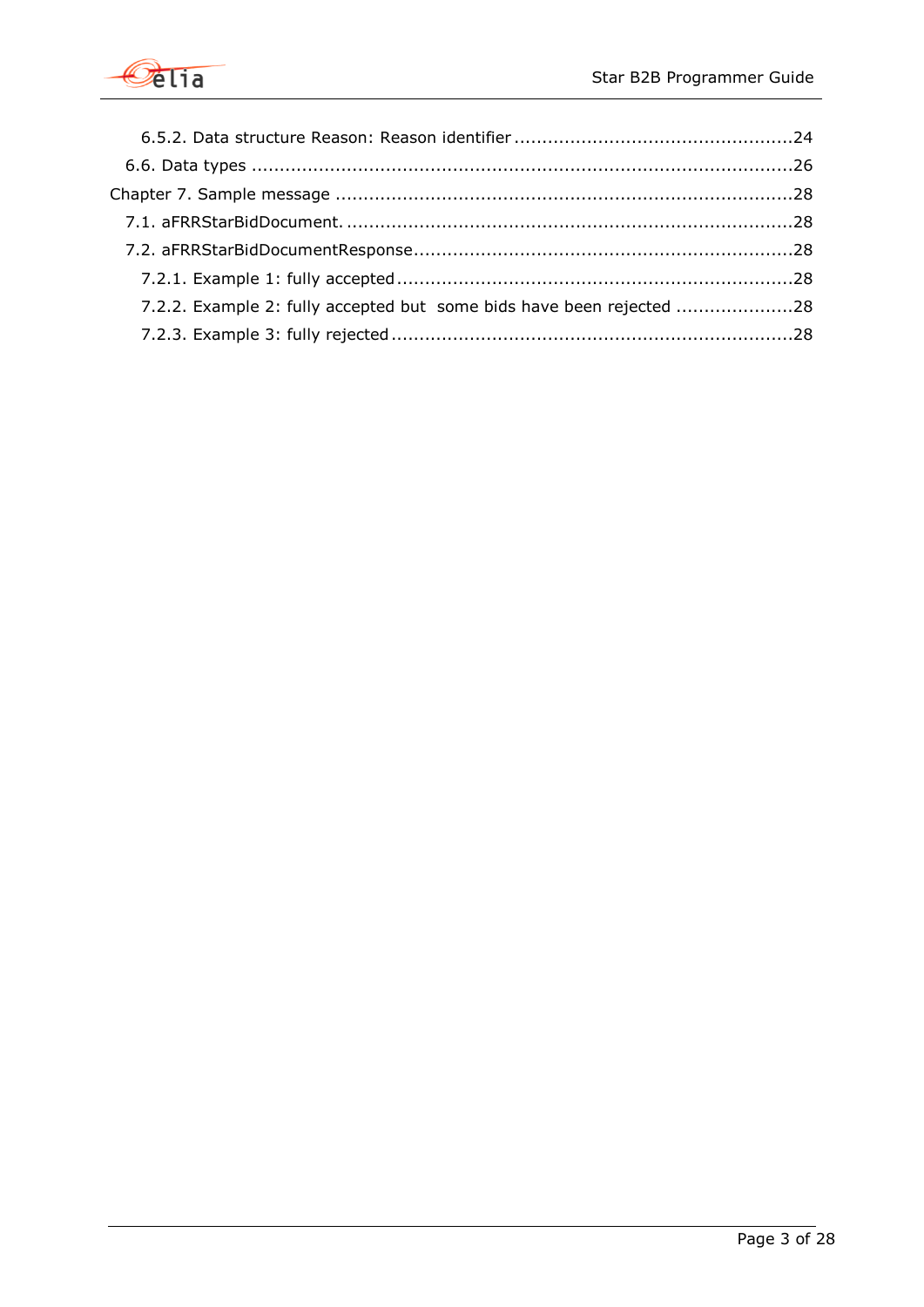

# <span id="page-3-0"></span>**Chapter 1. History**

| <b>Version Date</b> |            | <b>Changes</b>                           |
|---------------------|------------|------------------------------------------|
| Star<br> 01.01      | 06-03-2020 | Initial version based on new aFRR design |
| Star<br>01.02       |            | 12-03-2020 Internal Elia review          |
|                     |            |                                          |
|                     |            |                                          |
|                     |            |                                          |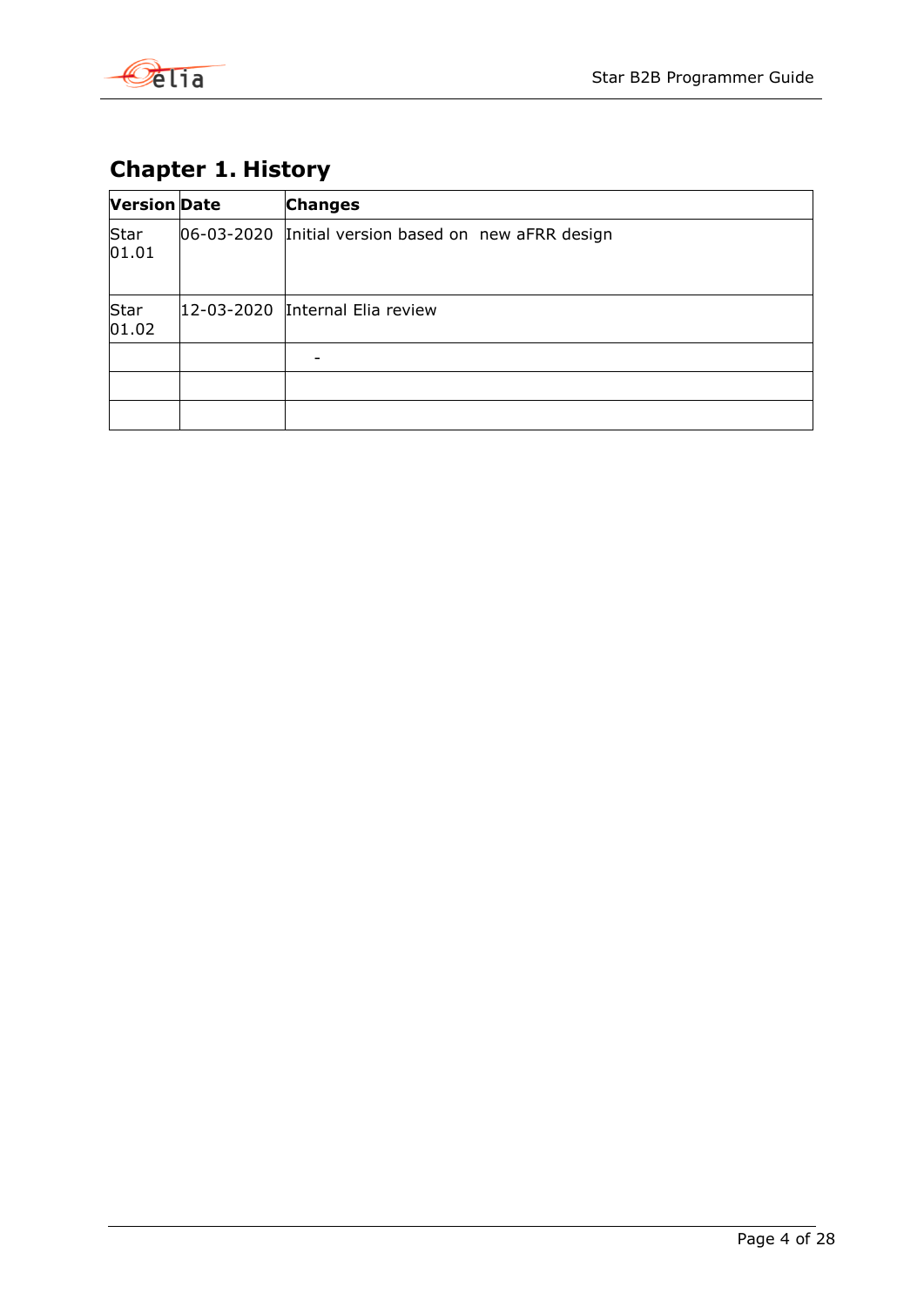

# <span id="page-4-0"></span>**Chapter 2. Introduction**

This document is a developer guide for the use of the STAR B2B REST API for communicating between Bidder and Elia with the STAR application. This document describes the how:

- A bidder can send its offer about aFRR reserves. This is done using the process "aFRRBid" using XML messages exchange
- A bidder can retrieve the results of an auction
- A bidder can retrieve the status of an auction

This document is organized into four sections.

[Using the Star](#page-5-0) B2B portal

The first part explains how the communication interface with the B2B portal actually works.

• [aFRRStarBid process](#page-6-0) description

The second part describes the process of the aFRRStarBid.

**[Messages specifications](#page-10-0)** 

The third part is a detailed message specification.

[Message samples](#page-27-0)

The last part gives some samples of XML messages.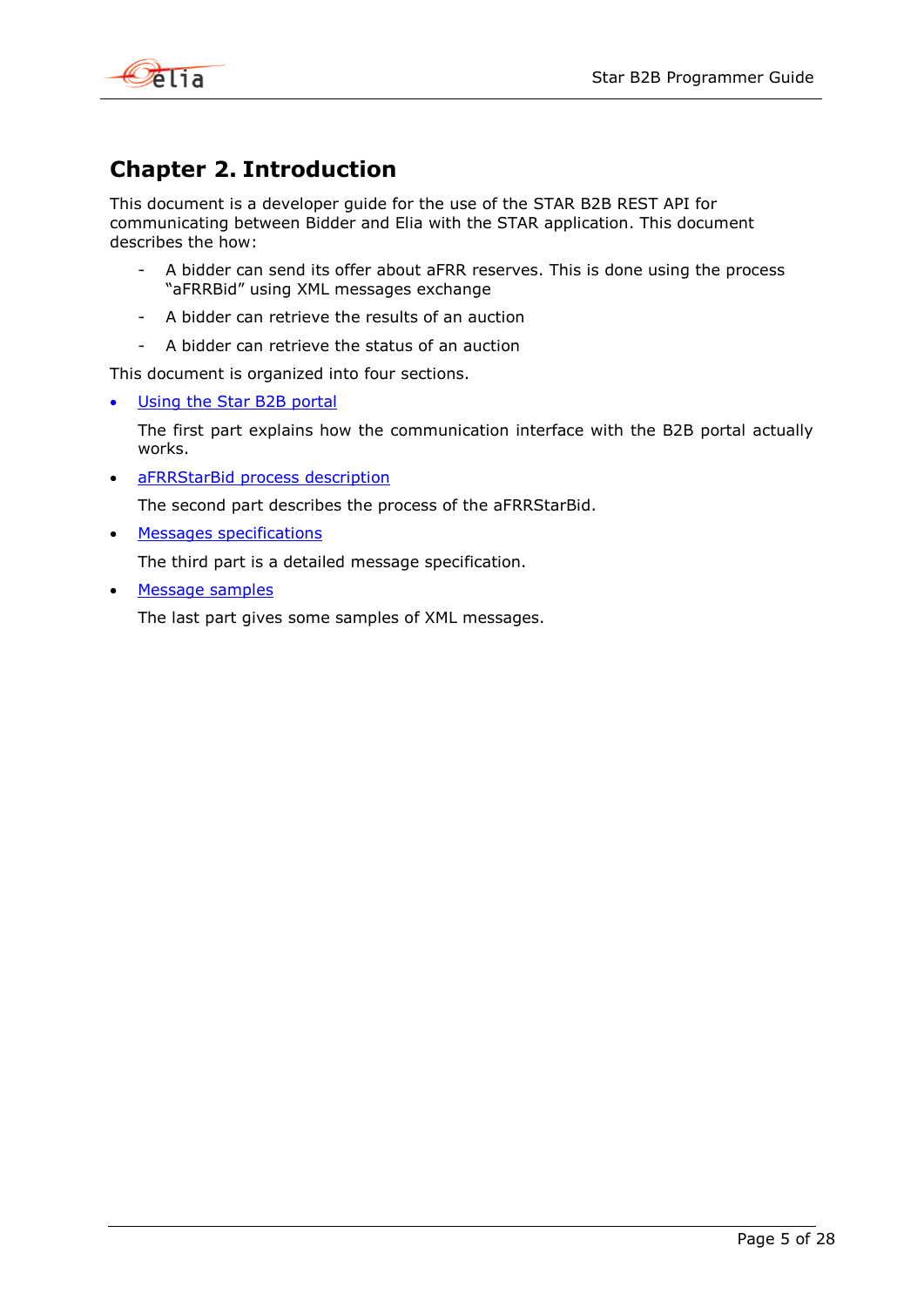

# <span id="page-5-0"></span>**Chapter 3. Using the B2B portal**

# <span id="page-5-1"></span>**3.1. STAR B2B REST API**

The STAR REST API is for the interface between Elia Web server and the client Web browser.

# <span id="page-5-2"></span>**3.2. Description of the REST API**

# <span id="page-5-3"></span>**3.2.1. Server-side**

The STAR REST API is the programmatic interface to a defined request-response message system expressed in XML exposed via HTTPS based web server.

- HTTPS PUT method for sending AFRRStarBidDocument
	- o URI= [https://star.app.elia.be/b2B/aFRR/offers/v1](https://star.app.elia.be/b2B/mFRR/offers/v1)

 $Method =$  PUT

- $\circ$  ContentType = text/xml
- o Authentication using the ISOEXT login
- o Body: XML as defined in section [aFRRStarBididDocument protocol](#page-5-0)
- o BodyResponse: XML as defined in the [aFRRStarBidDocumentResponse.](#page-13-2)
- HTTPS GET method for receiving BidResultDocumentResponse structure
	- o URI= [https://star.app.elia.be/b2B/aFRR/offers/v1](https://star.app.elia.be/b2B/mFRR/offers/v1)

Method= GFT

- $\circ$  Accept = application/xml or application/json
- o Authentication using the ISOEXT login
- o Parameters:
	- deliveryDate=2018-09-17 (YYYY-MM-DD)
- o BodyResponse: XML as defined in the [aFRRBidResultDocumentResponse.](#page-13-2)
- <span id="page-5-5"></span>- HTTPS – GET method to get Auction status (auction status)
	- o URI= [https://star.app.elia.be/b2B/aFRR/auctions/v1](https://star.app.elia.be/b2B/mFRR/auctions/v1) (to be confirmed)  $Method = GFT$
	- $\circ$  Accept = application/xml or application/json
	- o Authentication using the ISOEXT login
	- o Parameters:
		- from=2018-09-17 (YYYY-MM-DD)
		- to=2018-09-17 (YYYY-MM-DD)
	- o BodyResponse: [ArrayOfAuctionDeliveryDate Structure](#page-16-1)

# <span id="page-5-4"></span>**3.2.2. Client-side**

Not Applicable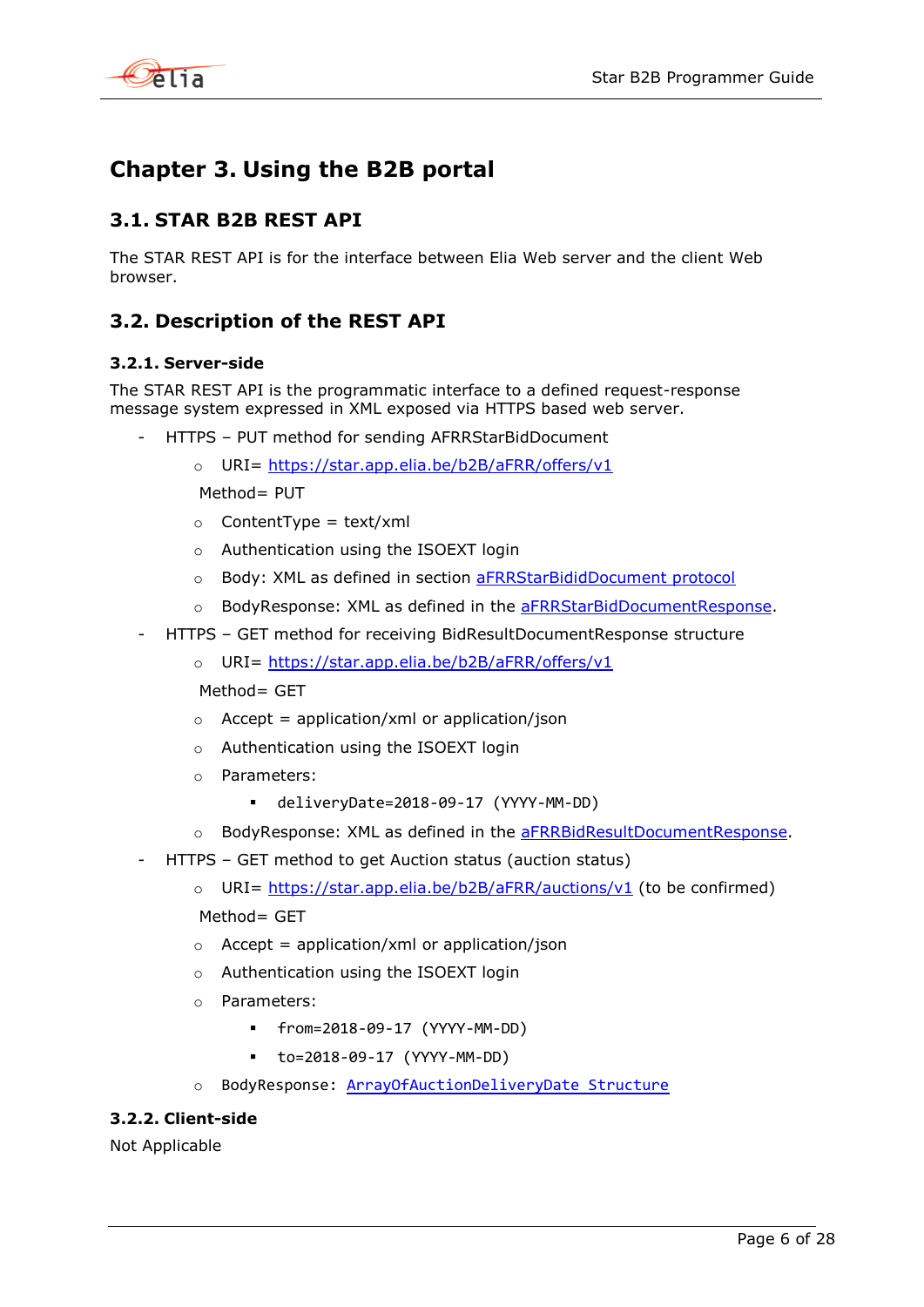

# <span id="page-6-0"></span>**Chapter 4. aFRR Offer service description**

# <span id="page-6-1"></span>**4.1. Introduction**

This section describes how B2B process to communicate with STAR is implemented concerning in order for the bidders to send bids to ELIA STAR system.

Using this service it is also possible to retrieve the current status of submitted bids.

This service implements 2 methods

- PUT
- GET

# <span id="page-6-2"></span>**4.2. Send a aFRRStarBidDocument message using PUT method**

# <span id="page-6-3"></span>**4.2.1. The Bidder initiates an aFRRStarBidDocument to Elia.**

The Bidder decides to generate several bids for a specific CCTU (entire day – 24 hours – or for blocks of 4 hours). To do that he can decide to send a B2B message to the application STAR containing the bid details.

Elia will procure aFRR capacity by running capacity auctions in 2 steps. For Day D:

- Step 1: One "all-CCTU" capacity auction: the "all-CCTU" capacity auction is performed in Day D-2 for all CCTU of day D;
- Step 2: Six "per-CCTU" capacity auctions: all "per-CCTU" capacity auctions are performed at the same time in Day D-1 for each CCTU of Day

Therefore, it is important to understand that there is one message per CCTU. The auction in step 1 (all-CCTU) are bids defined for the entire day and so the corresponding CCTU is 24 hours. For the auction in step 2 (per-CCTU), a CCTU is a period of 4 hours.

If the bidder sends a message for a CCTU already sent (a second time for example), all previous bids will be deleted and replaced by the new ones (no history and going back to previous version is possible).

Therefore, per Delivery day, it is possible to send 7 different messages, each one for each CCTU. However, please note that the gate opening and gate closure times for step 1 and step 2 are different.

In addition "Validation Bids", as defined in the B2C, process is started after reception of the bids. The status is not automatically returned by the B2B, and so suppliers need to check the bid status on the web site, on the report sent back by email or request the status through **BidResultDocumentResponsestructure** using the GET method as described in [Get a aFRRBidResultDocumentResponse message using GET method.](#page-8-0)

The bidder will use an HTTP-PUT method with an XML message (as defined in [Messages](#page-10-0)  [specifications\)](#page-10-0) containing all the necessary information to push theirs bids into STAR.

The message contains for each bid, the contract reference related to the bid, the volume, price (€/MW/h) and direction.

The TSO replies by a response giving the result of the transaction.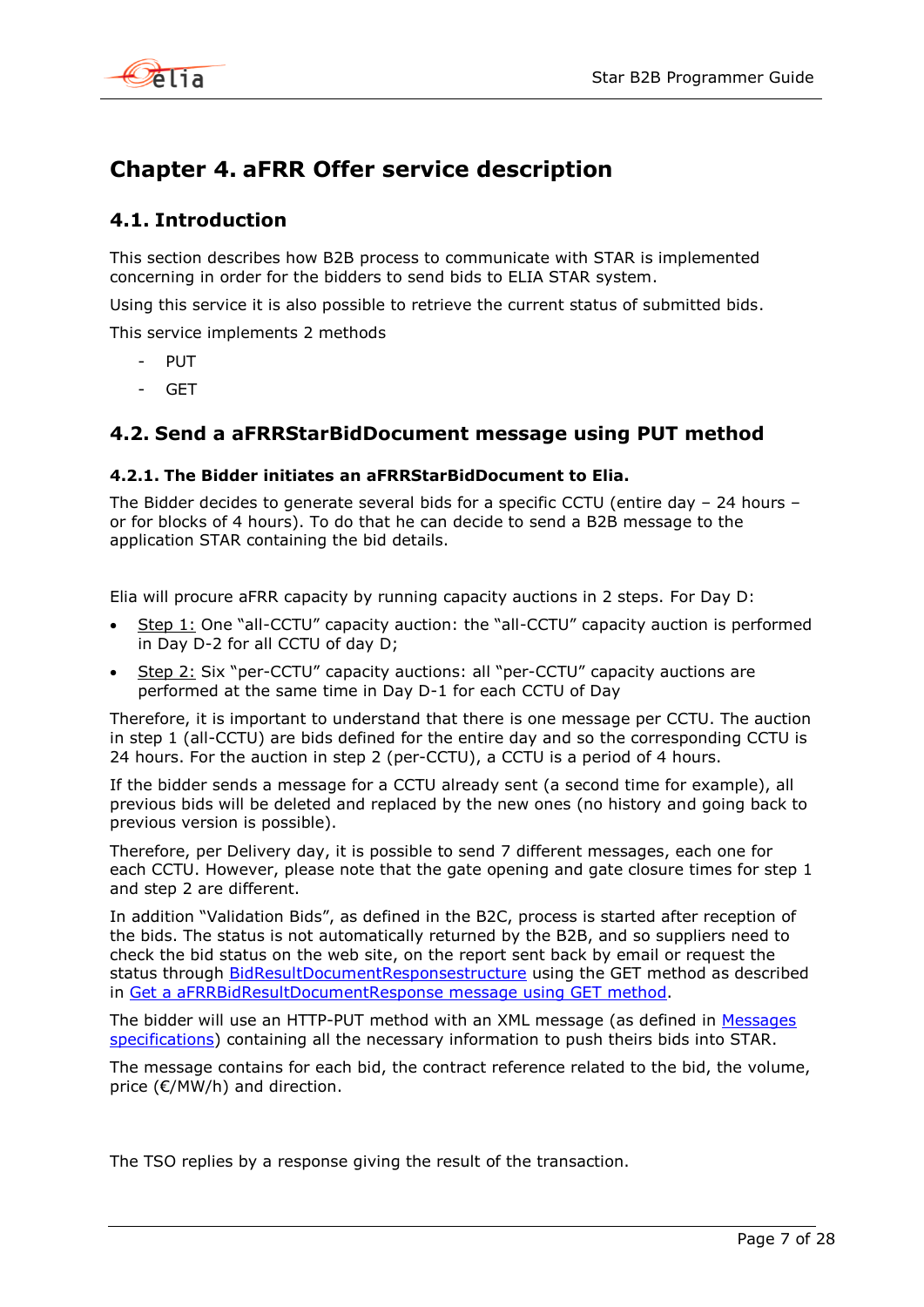

# <span id="page-7-0"></span>**4.2.2. Message Validation process.**

### **4.2.2.1. Description**

The validation process is the process defined in the STAR application to validate the structure and the content of the received message.

aFRRStarBidDocumentResponse is the response message that contains the result of this validation process.

#### **4.2.2.2. Technical validation**

#### **4.2.2.2.1. XML structure validation**

The received XML message aFRRStarBidDocument will be validated thought its XML structure using XSD validation. If this validation fails, the message will be rejected.

#### **4.2.2.2.2. Authentication validation**

It is validated at this level that authentication used by the caller is a valid one using the basic authentication.

Based on the ISOEXT login used, STAR application will identify the bidder.

#### **4.2.2.3. Business validation**

#### **4.2.2.3.1. Delivery Period Validation**

Check is done to verify that Start date /End date specified for the auction period correspond to an existing auction in STAR and for which bids can be entered depending on gate opening datetime. See also A05, A57, A81 at following section [Data structure](#page-23-0)  [Reason: Reason identifier](#page-23-0) to interpret the error message given as response in case of failure for this validation.

# **4.2.2.3.2. Bidder Contract validation**

For all contractReference defined in the bid, following checks are done (See also Error code Z02 at following section [Data structure Reason: Reason identifier\)](#page-23-0)

- The contractReference exists
- The contractReference is well associated to the bidder (linked to the ISOEXT login)
- The contractReference is valid for the auction period

#### **4.2.2.3.3. ServiceType validation**

Depending on the auction step, there are different rules defined:

- $\bullet$  Step 1: One "all-CCTU" capacity auction on D-2. All bids have to specify an offered volume for each capacity product: up **and** down. Thus the bid must contain 2 bid details; one for each capacity product (up and down).
- **Step 2:** Six "per-CCTU" capacity auctions on  $D-1$ . All bids have to specify an offered volume for only one capacity product: up or down. Thus the bid must contain only 1 bid detail.

(See also Error code Z15 and Z16 at following section [Data structure Reason: Reason](#page-23-0)  [identifier\)](#page-23-0)

#### **4.2.2.3.4. Bid details validation**

Check that bidNumber is unique in the whole message and so the entire CCTU. (See also Error code Z04 at following section [Data structure Reason: Reason identifier\)](#page-23-0)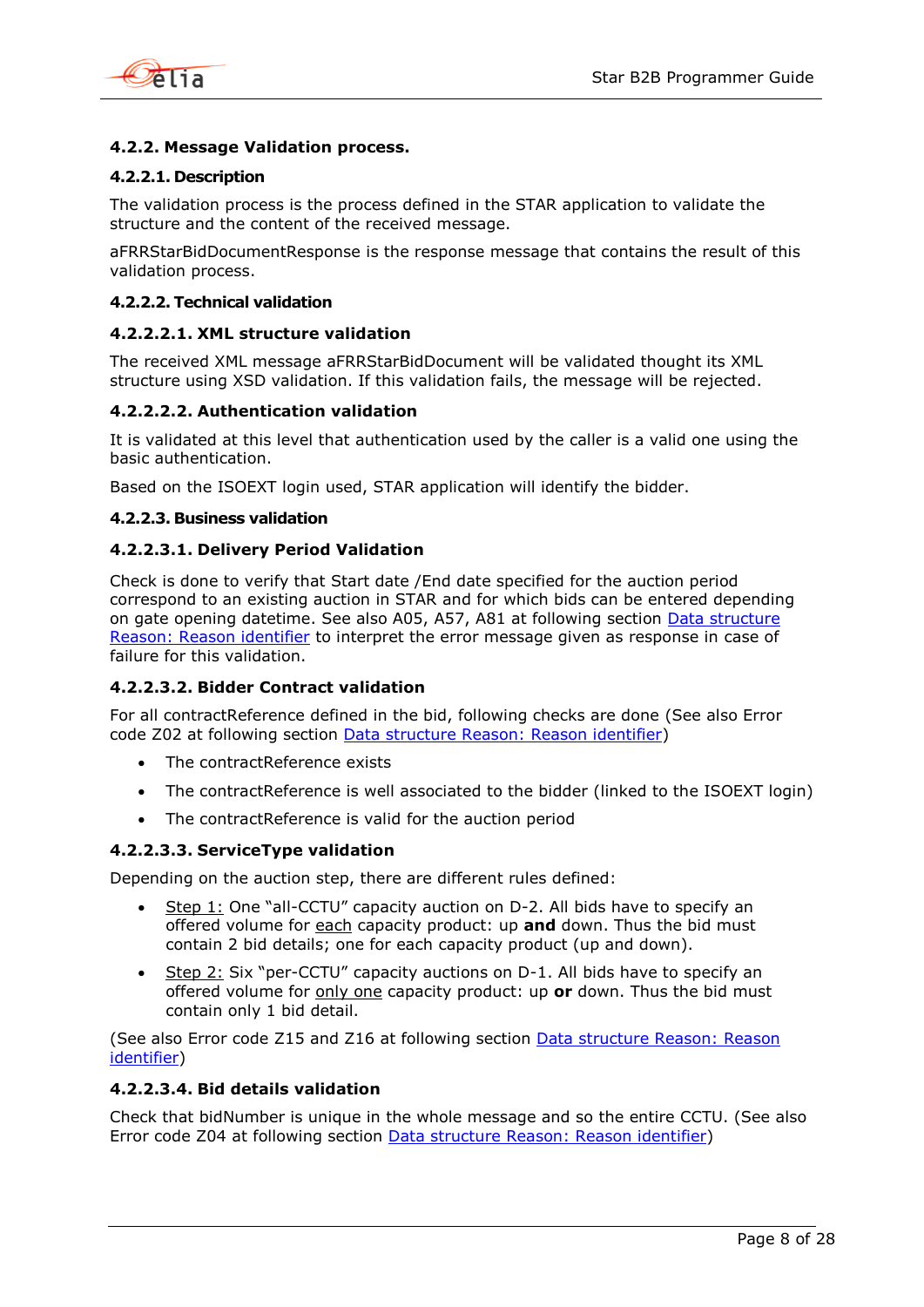

# **4.2.2.3.5. Volume validation**

This checks consist to verify that the volume  $\geq 1$  MW for 4h block bids (auction step 2). (See also Error code Z17 at following section [Data structure Reason: Reason identifier\)](#page-23-0)

# **4.2.2.3.6. Prequalified volume validation**

The volume offered for a specific aFRR Capacity Product cannot exceed the prequalified volume corresponding with the aFRR Capacity Product for each ContractReference. So in this case, the message is accepted (See also code A01 at following section [Data structure](#page-23-0)  [Reason: Reason identifier\)](#page-23-0) and all bids are added in STAR (if no other error message received). However, the status of some bids can be rejected if they do not comply with the validation. To get more details on which Bids are rejected, the GET method can be used.

(See also Error code W01 at following section [Data structure Reason: Reason identifier\)](#page-23-0)

# **4.2.2.3.7. Total cost validation**

*Only applicable for auction step 1 (all-CCTU capacity auction).*

Total cost validation is executed each time a B2B message is received. So in this case, the message is accepted (See also code A01 at following section [Data structure Reason:](#page-23-0)  [Reason identifier\)](#page-23-0) and all bids are added in STAR (if no other error message received). However, the status of some bids can be rejected if they do not comply with the validation. To get more details on which Bids are rejected, the GET method can be used. (See also Error code W02 at following section **Data structure Reason: Reason identifier**)

# **4.2.2.3.8. Smallest offered volume validation**

*Only applicable for auction step 1 (all-CCTU capacity auction).*

Smallest offered volume validation is executed each time a B2B message is received. So in this case, the message is accepted (See also code A01 at following section Data [structure Reason: Reason identifier\)](#page-23-0) and all bids are added in STAR (if no other error message received). However, the status of some bids can be rejected if they do not comply with the validation. To get more details on which Bids are rejected, the GET method can be used.

(See also Error code W03 at following section [Data structure Reason: Reason identifier\)](#page-23-0)

### **4.2.2.3.9. Volume increment per capacity product validation**

*Only applicable for auction step 1 (all-CCTU capacity auction).*

Volume increment per capacity product validation is executed each time a B2B message is received. So in this case, the message is accepted (See also code A01 at following section [Data structure Reason: Reason identifier\)](#page-23-0) and all bids are added in STAR (if no other error message received). However, the status of some bids can be rejected if they do not comply with the validation. To get more details on which Bids are rejected, the GET method can be used.

<span id="page-8-0"></span>(See also Error code W04 at following section [Data structure Reason: Reason identifier\)](#page-23-0)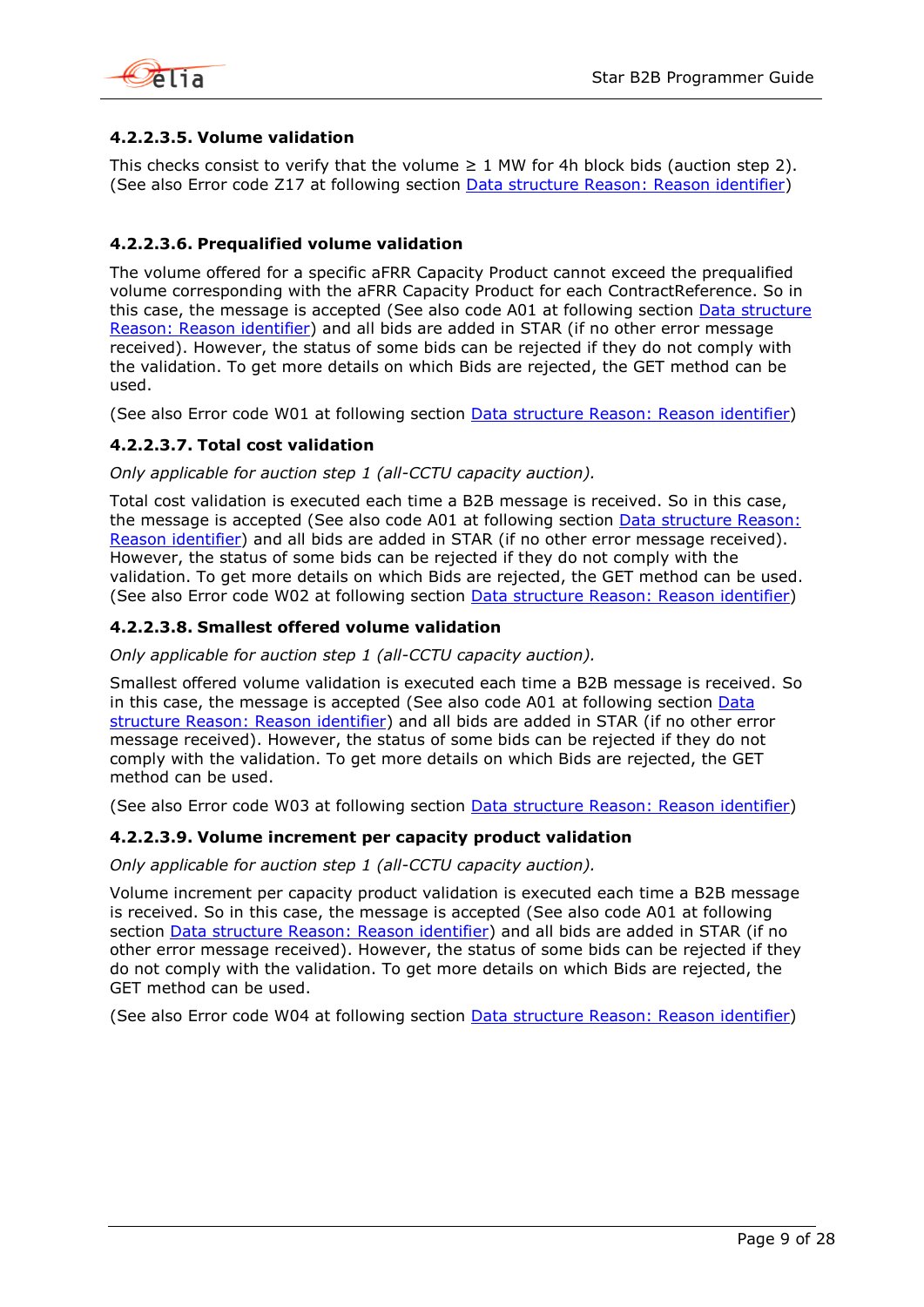

# <span id="page-9-0"></span>**4.3. Get a aFRRBidResultDocumentResponse message using GET method**

The Bidder can use this GET method at any time to get the bid status and details. This result is only sent for the entire delivery date and so containing all bids for all CCTU's defined for this delivery date. Refer to **BidResultDocumentResponsestructure** for more details.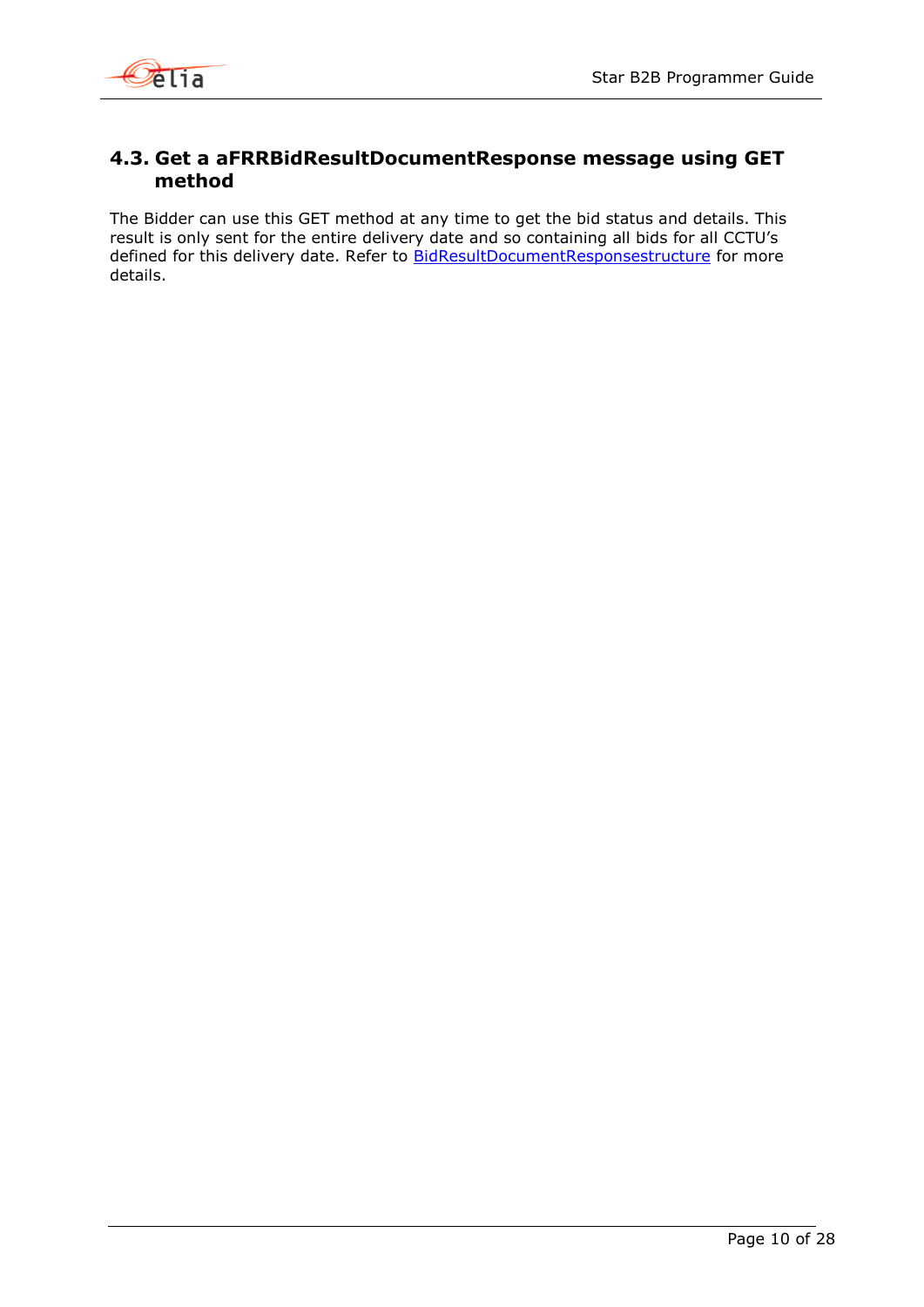

# <span id="page-10-0"></span>**aFRR Auction service description**

# <span id="page-10-1"></span>**4.4. Introduction**

This service provides to the BSP a mean to get the status and details of all CCTU's.

# <span id="page-10-2"></span>**4.5. Get Auction details**

The is implemented though a GET method using 2 parameters

- o from=2018-09-17 (YYYY-MM-DD)
- o to=2018-09-17 (YYYY-MM-DD)

The result gives the details of all CCTU's within this period. See also [ArrayOfAuctionDeliveryDate Structure](#page-16-1) for more details.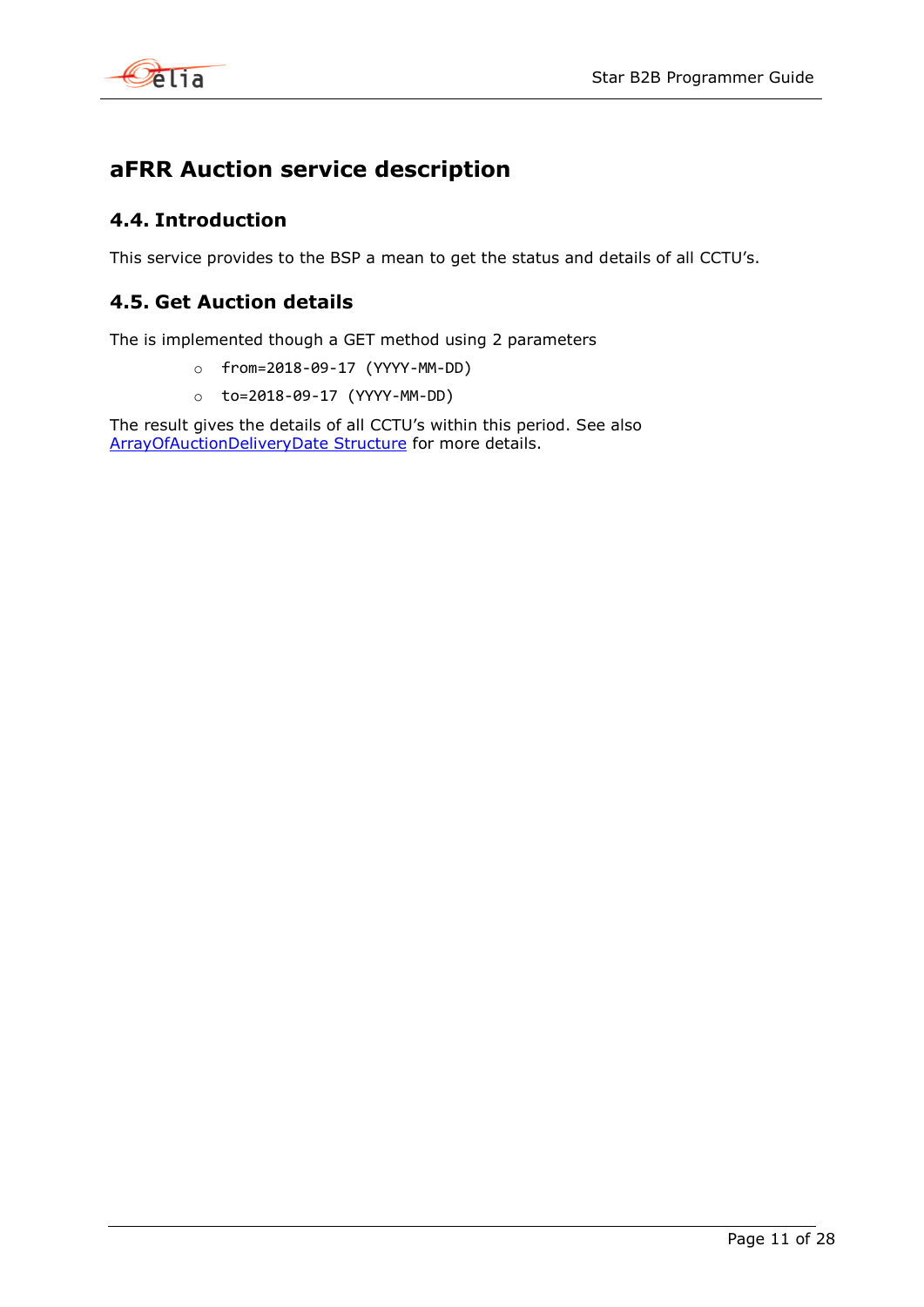

# <span id="page-11-0"></span>**Chapter 5. Messages specifications**

# <span id="page-11-1"></span>**5.1. aFRRStarBidDocument XML structure**

# <span id="page-11-2"></span>**5.1.1. Data structure aFRRStarBidDocument body XML.**

The message is applicable for an entire DeliveryPeriod (CCTU). If the bidder has already sent a message for the same CCTU, the existing bids will be deleted and replaced by the ones defined in the message (before close gate datetime).

An empty message is possible (no bid) and so in that case all existing bids will be deleted. Pay attention that if the current message is rejected (A02 as ReasonCode), then the existing bids are still applicable and stored in Elia STAR system.

**5.1.1.1. Synopsis**

| Field          | <b>Cardinality</b> | Data type   | <b>Description</b>                           |
|----------------|--------------------|-------------|----------------------------------------------|
| deliveryPeriod | Mandatory          | Period      | The CCTU applicable for the whole<br>message |
| <b>Bid</b>     | $0 \leq n$         | List of bid | List of bids sent by the bidder.             |

# **5.1.1.2. Detailed fields information**

# <span id="page-11-3"></span>**5.1.1.2.1. Field deliveryPeriod**

This information represents the delivery period (CTTU) for which the aFRRStarBidDocument message is applicable.

This information gives the start and end date period for the current tender. Based on this field, STAR application will check if the gate 1 is well opened for this period.

The format is as follows:YYYY-MM-DD HH:MM/YYYY-MM-DD HH:MM

- o Example for step 1 auction:
- o 2019-11-11 00:00/2019-11-12 00:00 (local time)
- o Example for step 2 auction:

2019-11-11 12:00/2019-11-11 16:00 (local time)

| Cardinality | Mandatory |
|-------------|-----------|
| Data type   | Period    |

# **5.1.1.2.2. Field bid**

List of Bid

This information describes the list of bids sent by the bidder for the tendering period. If no bid is specified, all existing bids in STAR for this bidder and for the given CCTU will be deleted in STAR.

| Cardinality | $0 \leq n$         |
|-------------|--------------------|
| Data type   | list of <b>bid</b> |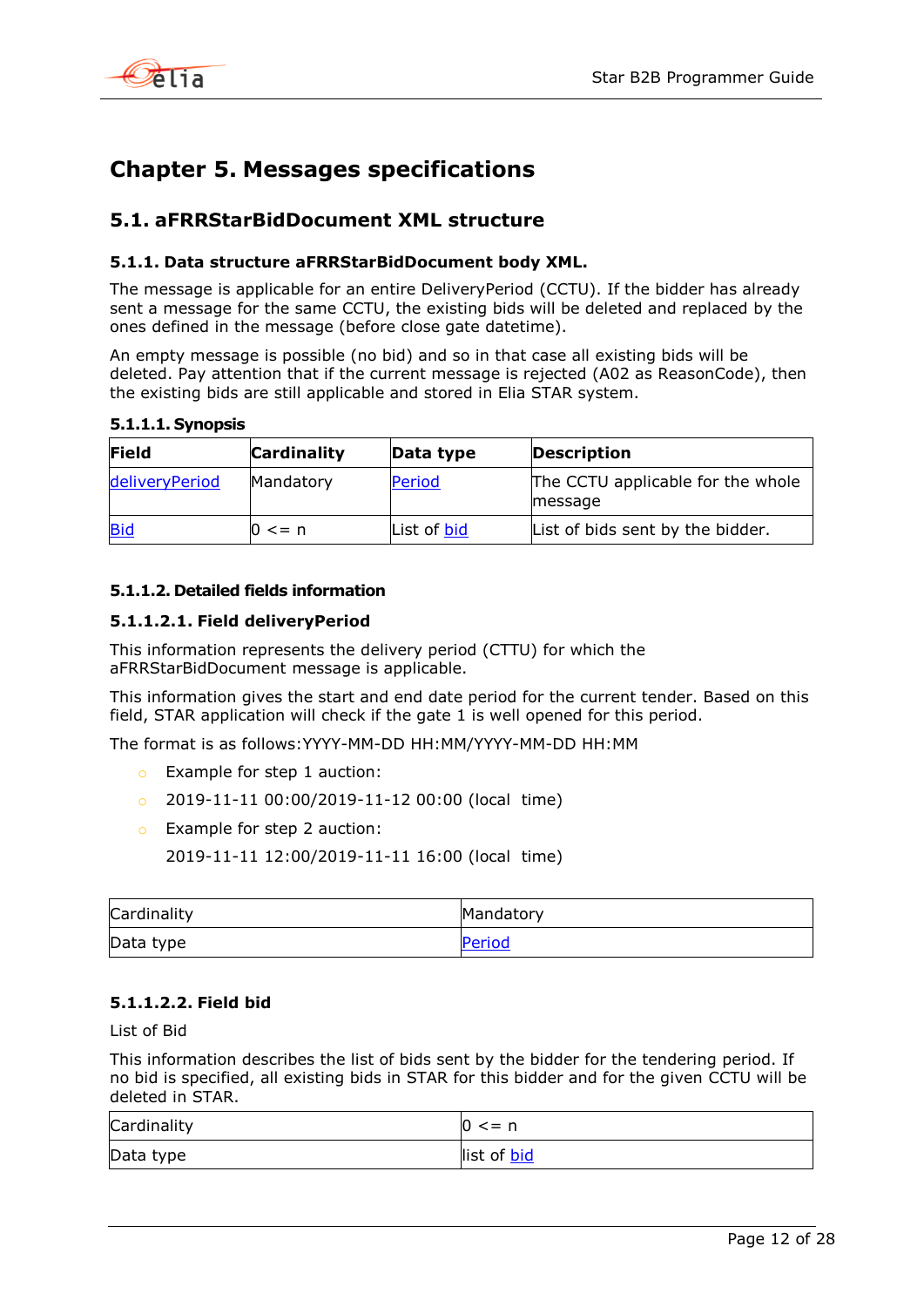

# <span id="page-12-0"></span>**5.1.1.3. Data structure bid: Base information for a bid**

*XML Namespace: http://www.elia.be/namespaces/public/Star/b2bmsg*

| <b>Field</b>      | <b>Cardinality Data type</b> |                       | <b>Description</b>                                                                                                                                                                                                |
|-------------------|------------------------------|-----------------------|-------------------------------------------------------------------------------------------------------------------------------------------------------------------------------------------------------------------|
| bidNumber         | mandatory                    | Int                   | Identifier of the Bid. Must be<br>unique in the whole message                                                                                                                                                     |
| contractReference | Mandatory                    | string                | Contract reference                                                                                                                                                                                                |
| bidDetail         | $1 \leq z \leq 2$            | lList of<br>bidDetail | List of bid details to specify<br>direction price and volume. If you<br>wish to specify a symmetric bid,<br>you have to specify 2 bid details;<br>one for the Up direction and a<br>second for the Down direction |

# **5.1.1.3.1. Synopsis**

# **5.1.1.3.2. Detailed fields information**

# <span id="page-12-2"></span>**5.1.1.3.2.1 Field bidNumber**

This information describes the identifier of the bid. This is a unique number in the aFRRStarBidDocument. Same numbering can be used from a CCTU and other ones.

| Cardinality | Mandatory |
|-------------|-----------|
| Data type   | Int       |

# **5.1.1.3.2.2 Field contractReference**

This information represents the contract reference like 'aFRR-xxxx-2015'.

| Cardinality | Mandatory |
|-------------|-----------|
| Data type   | string    |

# <span id="page-12-1"></span>**5.1.1.4. Data structure for a bidDetail**

*XML Namespace: http://www.elia.be/namespaces/public/Star/b2bmsg*

### **5.1.1.4.1. Synopsis**

| <b>Field</b> | <b>Cardinality Data type</b> |         | <b>Description</b>                            |
|--------------|------------------------------|---------|-----------------------------------------------|
| volume       | Mandatory                    | Int     | Volume to be considered for the bid<br>lin MW |
| price        | mandatory                    | decimal | Price that applies for this bid               |
| serviceType  | mandatory                    |         | ServiceType Capacity Product: Up or down      |

# **5.1.1.4.2. Detailed fields information**

# <span id="page-12-3"></span>**5.1.1.4.2.1 Field price**

This field indicates the price per MW/h for this bid ( $\epsilon$ /MW/h). Max 2 decimals are accepted.

The price value must be greater than zero.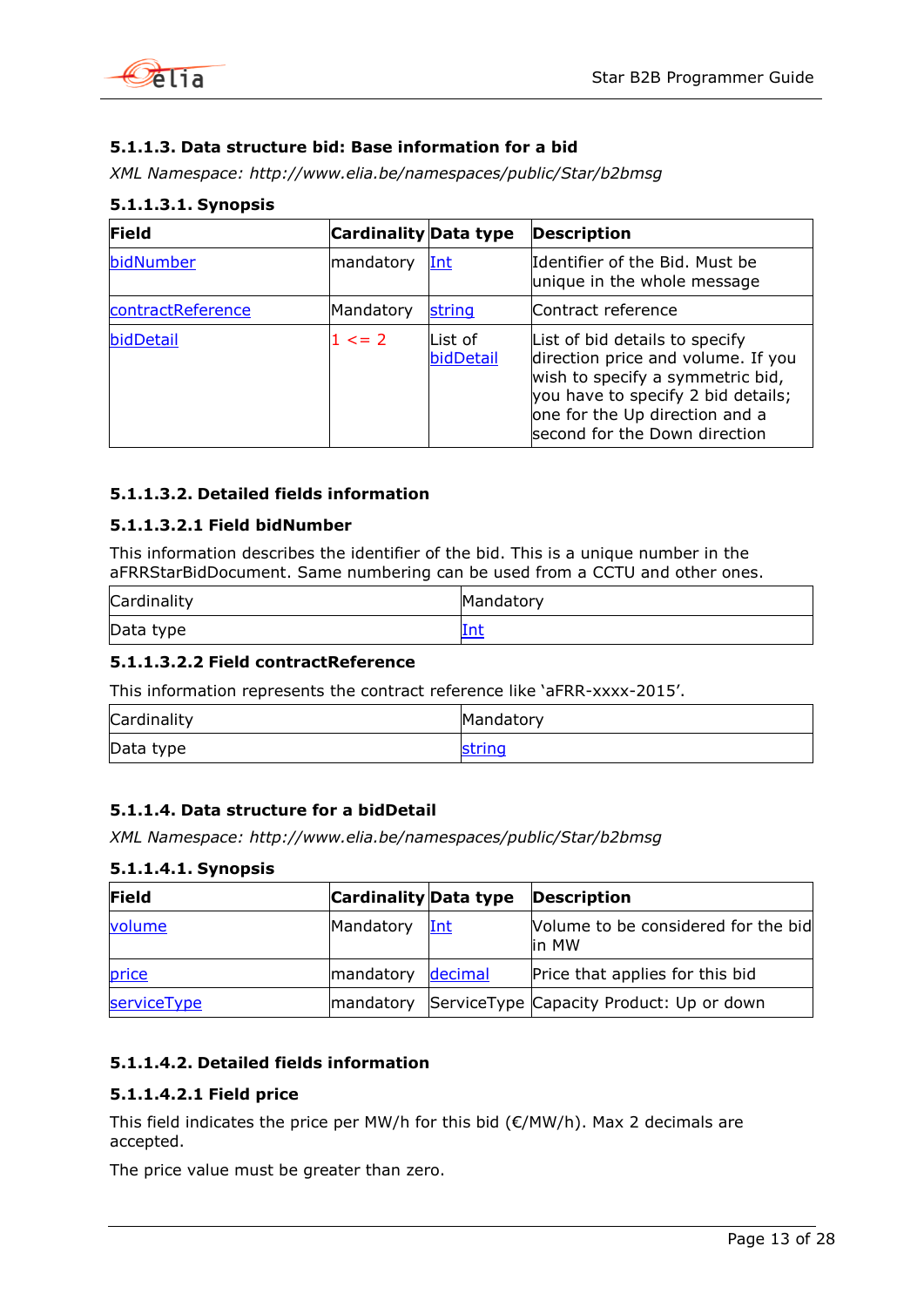

| Cardinality | Mandatory field |
|-------------|-----------------|
| Data type   | decimal         |

# <span id="page-13-3"></span>**5.1.1.4.2.2 Field volume**

This field indicates the volume of power applicable for this bid.

The volume value must be greater or equal to zero for 24h bids (auction step 2)

The volume value must be greater or equal to 1 for 4h bids (auction step 1)

| Cardinality | Mandatory field |
|-------------|-----------------|
| Data type   | <u>int</u>      |

# <span id="page-13-2"></span>**5.1.1.4.2.3 Field serviceType**

This field indicates the direction of this bid.

| Cardinality | Mandatory field |
|-------------|-----------------|
| Data type   | ServiceType     |

*The following table indicates the valid values:*

| <b>Value</b> | <b>Description</b>                                           |
|--------------|--------------------------------------------------------------|
| Up           | Fields price and volume are applicable for up<br>direction   |
| Down         | Fields price and volume are applicable for<br>down direction |

# <span id="page-13-0"></span>**5.2. aFRRStarBidDocumentResponse structure.**

This message structure is the one used by STAR in response of the GET method of the service b2B/aFRR/offers as described in Get a aFRRBidResultDocumentResponse [message using GET method](#page-8-0)

# <span id="page-13-1"></span>**5.2.1. Data structure aFRRStarBidDocumentResponse**

### **5.2.1.1. Synopsis**

| <b>Field</b>      | <b>Cardinality</b> | Data type | <b>Description</b>                                                   |
|-------------------|--------------------|-----------|----------------------------------------------------------------------|
| bidder            | Mandatory          | Partner   | Identifies the bidder based on its<br>llogin                         |
| deliveryPeriod    | optional           | Period    | Identifies the Delivery period<br>(CCTU)                             |
|                   |                    |           | Not present if the input delivery<br>period is unknown.              |
| bidDocumentStatus | <b>Mandatory</b>   | boolean   | Indicates if the<br>laFRRStarBidDocument has been<br>accepted or not |
| reason            | $\leq$ = n         | Reason    |                                                                      |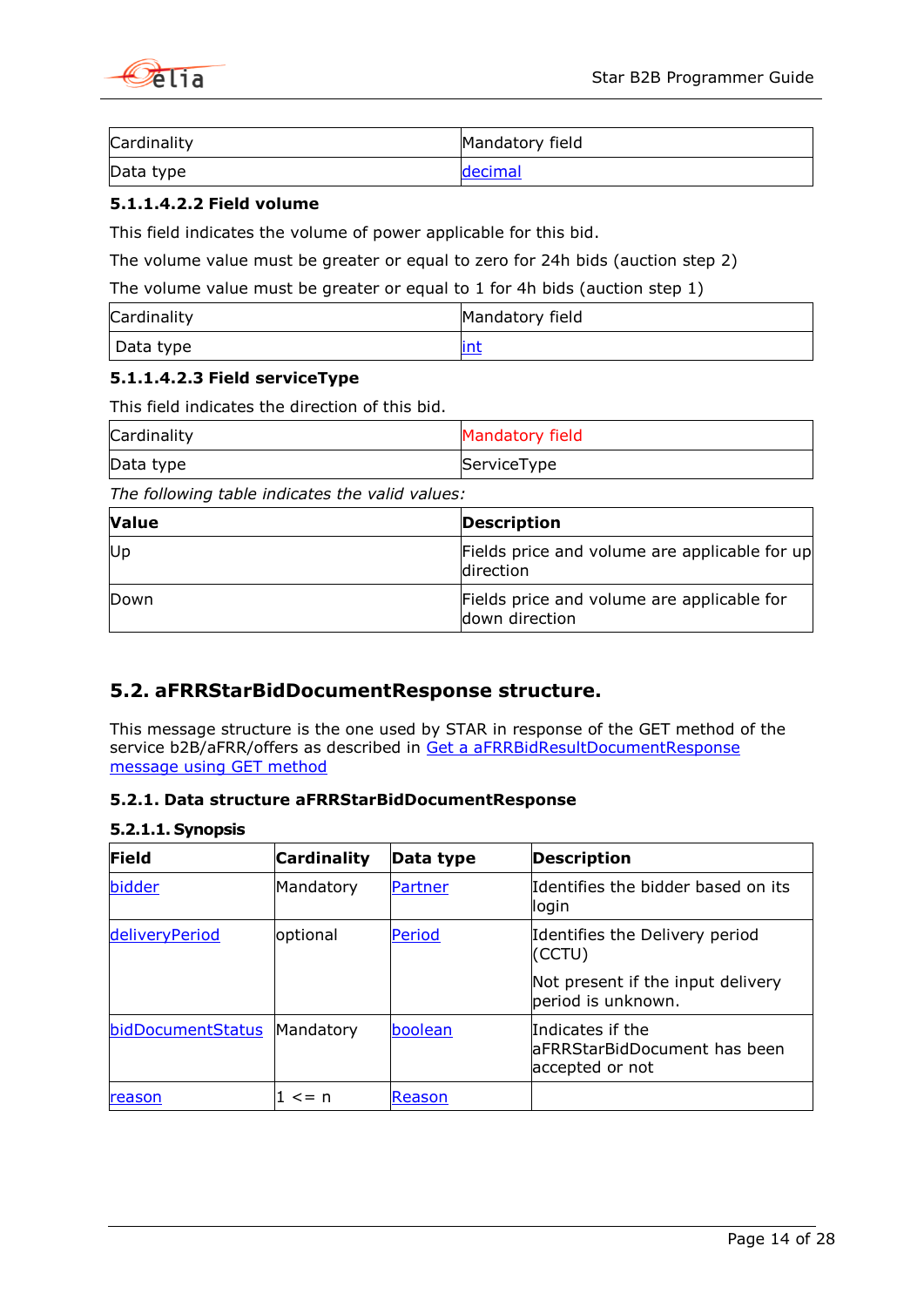



# **5.2.1.2. Detailed Fields information**

# **5.2.1.2.1. Field bidder**

This information represents the identification of the bidder based on the login used when the AFRRStarBidDocument has been sent.

| Cardinality | Mandatory |
|-------------|-----------|
| Data type   | Partner   |

# **5.2.1.2.2. Field deliveryPeriod**

This information represents the CCTU for which the AFRRStarBidDocument message has been accepted (or rejected).

This information gives the start and end date period for the current tender. In case the input deliverPeriod cannot be extracted by STAR or is unknown, this field will not be present in the response.

| Cardinality | Mandatory |
|-------------|-----------|
| Data type   | Period    |

# **5.2.1.2.3. Field bidDocumentStatus**

If the AFRRStarBidDocument is accepted, this field will return "True" else "False".

| Cardinality | mandatory |
|-------------|-----------|
| Data type   | boolean   |

### <span id="page-14-3"></span>**5.2.1.2.4. Field reason**

| Cardinality | $\leq$ = n |
|-------------|------------|
| Data type   | reason     |

This contains the reason accepted or rejected AFRRStarBidDocument.

# <span id="page-14-0"></span>**5.3. BidResultDocumentResponsestructure**

### <span id="page-14-1"></span>**5.3.1. Data structure BidResultDocumentResponsebody XML.**

The message is a response of a request to get the current Bid Result for a DeliveryDate as described in [Get a aFRRBidResultDocumentResponse message using GET method](#page-8-0)

If no bid has been sent by the BSP prior to this request, an empty message will be returned (no bid).

<span id="page-14-2"></span>

|  |  | 5.3.2. Synopsis |  |
|--|--|-----------------|--|
|--|--|-----------------|--|

| Field                  | <b>Cardinality</b> | Data type                        | <b>Description</b>                                             |
|------------------------|--------------------|----------------------------------|----------------------------------------------------------------|
| auctionDeliveryPeriods | $0 \leq n$         | List of<br>auctionDeliveryPeriod | List of period of auctions within<br>this delivery date        |
| deliveryDate           | Mandatory          | date                             | The delivery date for which the<br>list of bids are applicable |
| productType            | Mandatory          | productType                      | aFRR                                                           |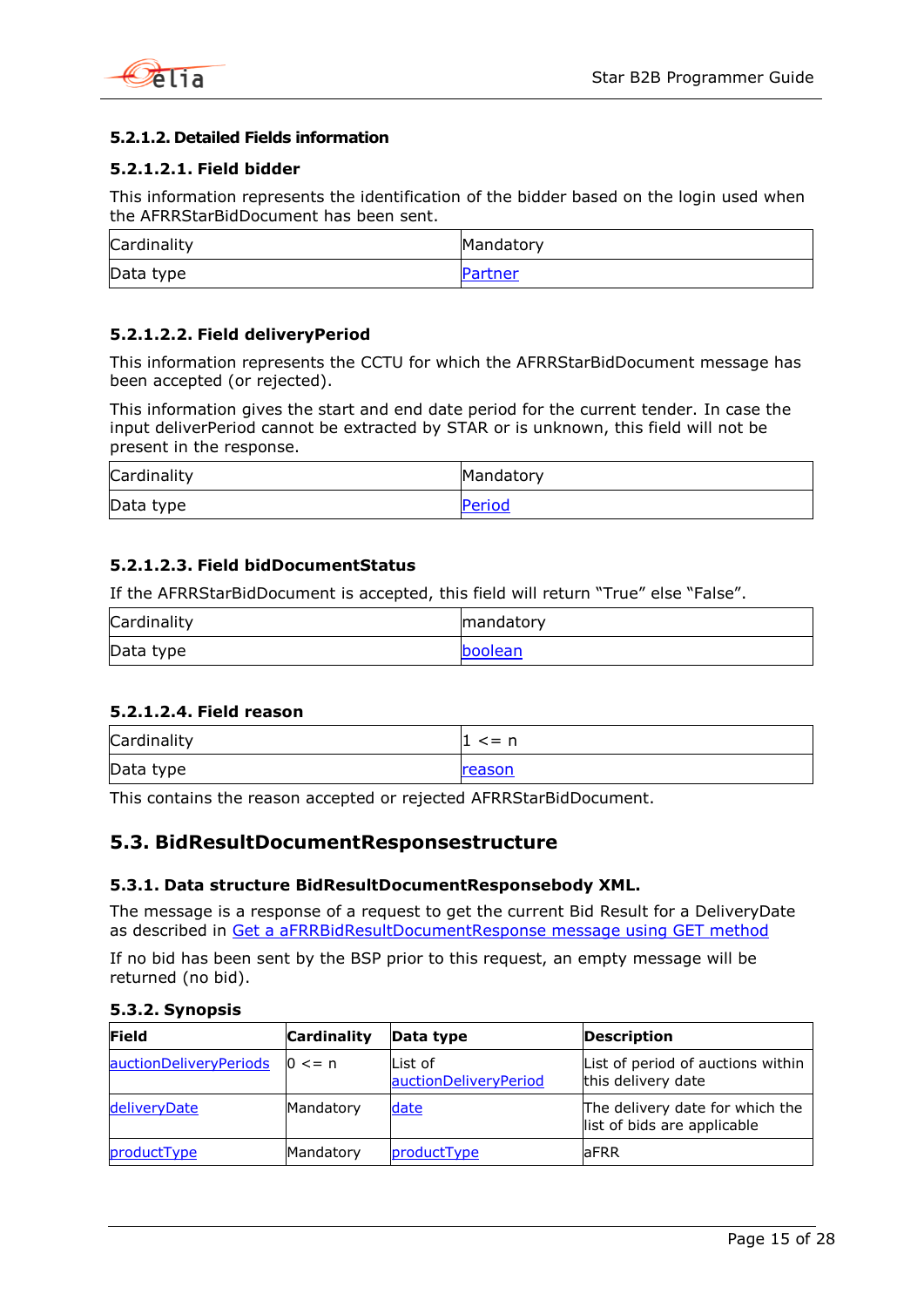

# <span id="page-15-0"></span>**5.3.3. Detailed fields information**

# **5.3.3.1. Field deliveryDate**

This field gives the delivery date applicable for this response message (same value as defined in the GET message) with format YYYY-MM-DDTHH:MM:SS

# <span id="page-15-3"></span>**5.3.3.2. Field productType**

This information represents the type of product for which the BidResultDocumentResponsebody message is applicable.

*The following table indicates the valid values:*

| <b>Value</b> | <b>Description</b> |
|--------------|--------------------|
| <b>aFRR</b>  | aFRR product       |

# <span id="page-15-2"></span>**5.3.3.2.1. Field auctionDeliveryPeriods**

This field has the same structure as the one returned when calling the get auction status as defined in HTTPS – [GET method to get auction status](#page-5-5)

| Field             | <b>Cardinality</b> | Data type           | <b>Description</b>                      |
|-------------------|--------------------|---------------------|-----------------------------------------|
| <b>Bids</b>       | $0 \leq n$         | <b>List of Bids</b> | See bids detais                         |
| gateIndex         | Mandatory          | <b>String</b>       | 1 or 2 (see also Field GateIndex)       |
| <b>Name</b>       | Mandatory          | <b>String</b>       | Name of the auction delivery period     |
|                   |                    |                     | See also <b>Field Name</b>              |
| periodFrom        | Mandatory          | datetime            | See also Field PeriodFrom               |
| periodTo          | Mandatory          | datetime            | See also Field PeriodTo                 |
| <b>State</b>      | Mandatory          | <b>AuctionState</b> | See also Field State                    |
| totalVolumeDemand | Mandatory          | int                 | See also <b>Field totalVolumeDemand</b> |
|                   |                    |                     | Can be null if not defined              |

### <span id="page-15-4"></span>**5.3.3.2.2. Field bids**

| Field             | <b>Cardinality</b> | Data type        | <b>Description</b>                      |
|-------------------|--------------------|------------------|-----------------------------------------|
| <b>BidNumber</b>  | Mandatory          | <u>int</u>       | See also Field BidNumber                |
| ContractReference | Mandatory          | string           | See also <b>Field ContractReference</b> |
| ReceptionTime     | Mandatory          | datetime         | See also Field reception Time           |
| <b>Status</b>     | Mandatory          | <b>BidState</b>  | See also Field status                   |
| <b>BidDetail</b>  | $1 < = 2$          | <b>BidDetail</b> | See also field BidDetail                |

### <span id="page-15-1"></span>**5.3.3.2.3. Field bidDetail**

| <b>Field</b>         | <b>Cardinality</b> | Data type | <b>Description</b>             |
|----------------------|--------------------|-----------|--------------------------------|
| <b>Price</b>         | <b>Optional</b>    | decimal   | See also Field Price           |
| <b>OfferedVolume</b> | Mandatory          | decimal   | See also Field Offered Volume  |
| SelectedVolume       | Mandatory          | decimal   | See also Field Selected Volume |
| <b>ServiceType</b>   | Mandatory          | string    | See also Field serviceType     |

# **5.3.3.3. Detailed fields information**

# <span id="page-15-5"></span>**5.3.3.3.1. Field serviceType**

This specifies the service type associated to aFRR product.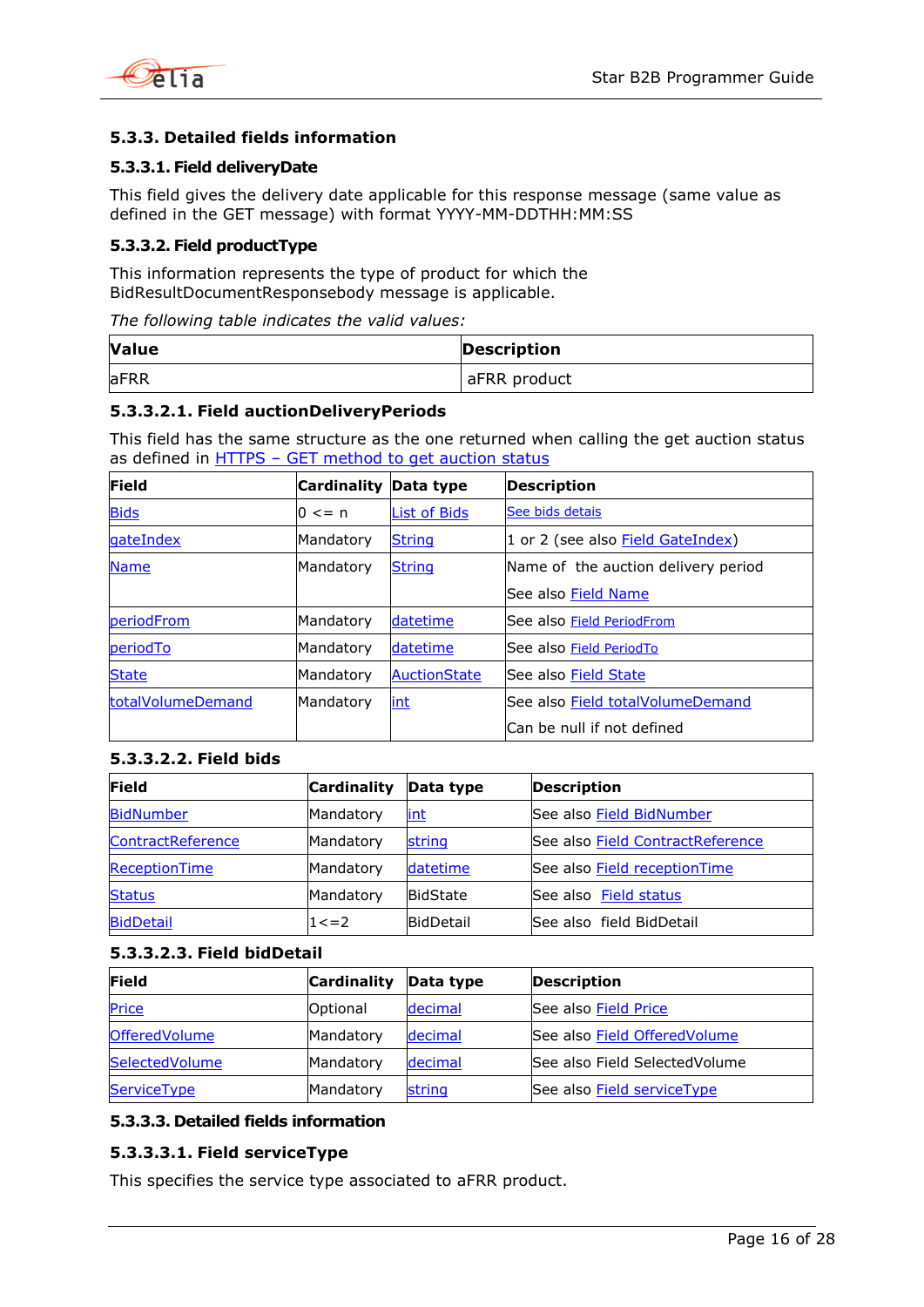

*The following table indicates the valid values:*

| <b>Value</b> | <b>Description</b>                                                         |
|--------------|----------------------------------------------------------------------------|
| Up           | Identify the bid detail direction for volume,<br>selected volume and price |
| Down         | Identify the bid detail direction for volume,<br>selected volume and price |

# <span id="page-16-3"></span>**5.3.3.3.2. Field BidNumber**

This identifies the bidNumber as initialy sent by BSP through B2B or created by STAR platform using the B2C.

# <span id="page-16-4"></span>**5.3.3.3.3. Field ContractReference**

This identifies the contract reference associated to the bid

# <span id="page-16-8"></span>**5.3.3.3.4. Field OfferedVolume**

This specifies the offered volume as defined by BSP before selection

### **5.3.3.3.5. Field SelectedVolume**

This specifies the selected volume based on the auction selection and for the service type (Up/Down)

# <span id="page-16-7"></span>**5.3.3.3.6. Field Price**

This specifies the price as defined by the BSP during the auction

# <span id="page-16-6"></span>**5.3.3.3.7. Field status**

*The following table indicates the valid values:*

| <b>Value</b> | <b>Description</b>                                                                                    |  |
|--------------|-------------------------------------------------------------------------------------------------------|--|
| Received     | Initial status when offer is created through B2C.                                                     |  |
|              | Note through B2B, this status is never returned as validation of bids are<br>automatically performed. |  |
| Checked      | Status returned before Gate Closure when bid is correctly validated                                   |  |
| Rejected     | Status returned in case the bid validation failed and reject the bid (business<br>validation checks)  |  |
| Accepted     | Status returned after gate closure when bid is correctly validated                                    |  |
| Awarded      | Status of the bid when volume has been awarded                                                        |  |

# <span id="page-16-5"></span>**5.3.3.3.8. Field receptionTime**

This field specifies the time for which the bid has been received (through B2B or B2C).

# <span id="page-16-0"></span>**5.3.4. Example**

<span id="page-16-1"></span>To be completed

# **5.4. ArrayOfAuctionDeliveryDate Structure**

# <span id="page-16-2"></span>**5.4.1. Data structure of ArrayOfAuctionDeliveryDate**

The message is a response of a request to get the current status of auctions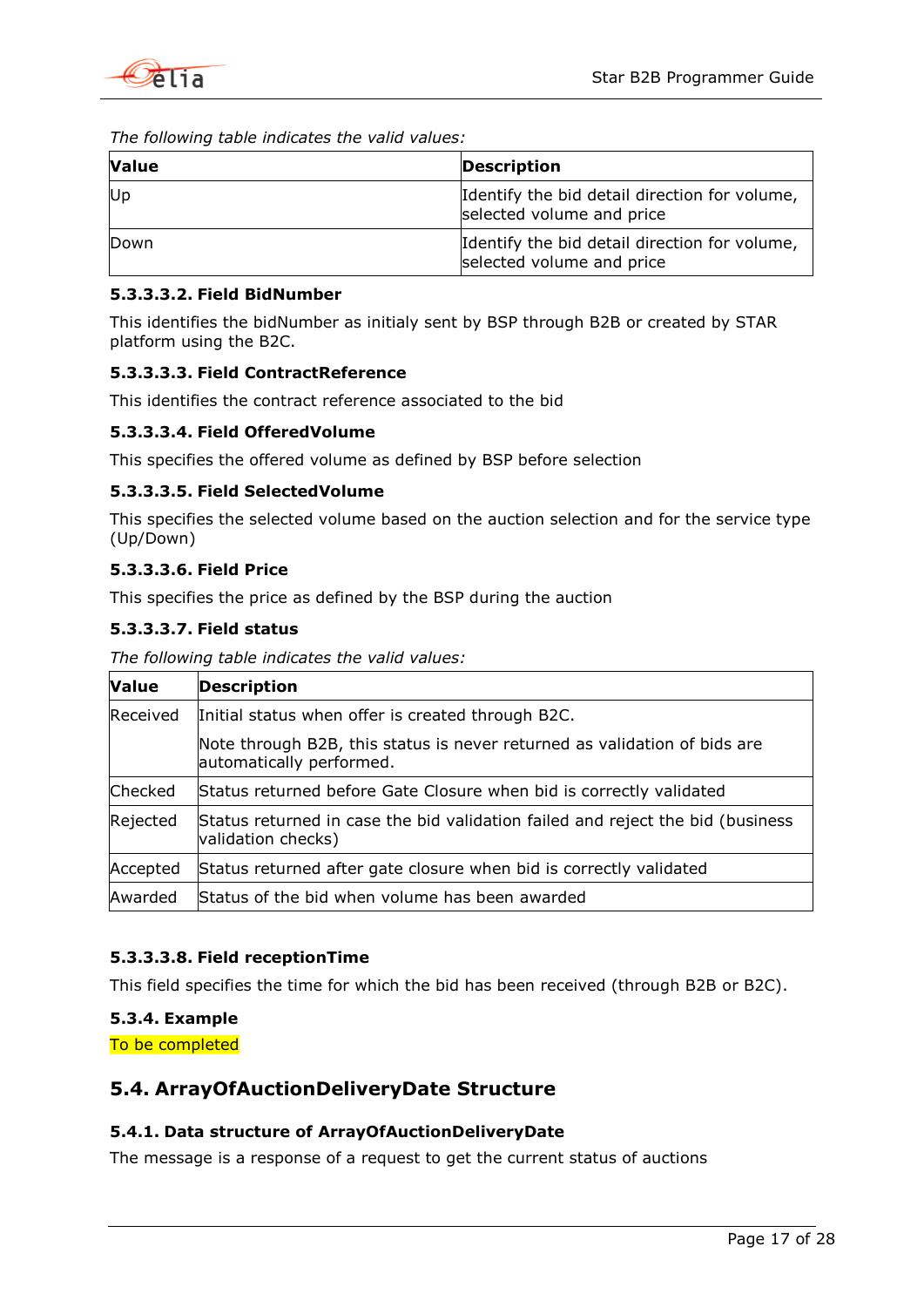

# **5.4.1.1. Synopsis**

| <b>Field</b>        | <b>Cardinality</b> | Data type | <b>Description</b>                                                                     |
|---------------------|--------------------|-----------|----------------------------------------------------------------------------------------|
| AuctionDeliveryDate | 0.n                |           | list of AuctionDeliveryDate List of auctionDeliveryDate<br>linside the request from/to |

# <span id="page-17-0"></span>**5.4.2. Data structure of AuctionDeliveryDate**

# **5.4.2.1. Synopsis**

| <b>Field</b>          | <b>Cardinality</b> | Data type                        | <b>Description</b>                                             |
|-----------------------|--------------------|----------------------------------|----------------------------------------------------------------|
| deliveryDate          | Mandatory          | date                             | The delivery date for which the<br>list of bids are applicable |
| productType           | Mandatory          | productType                      | laFRR                                                          |
| AuctionDeliveryPeriod | 10…n               | list of<br>AuctionDeliveryPeriod |                                                                |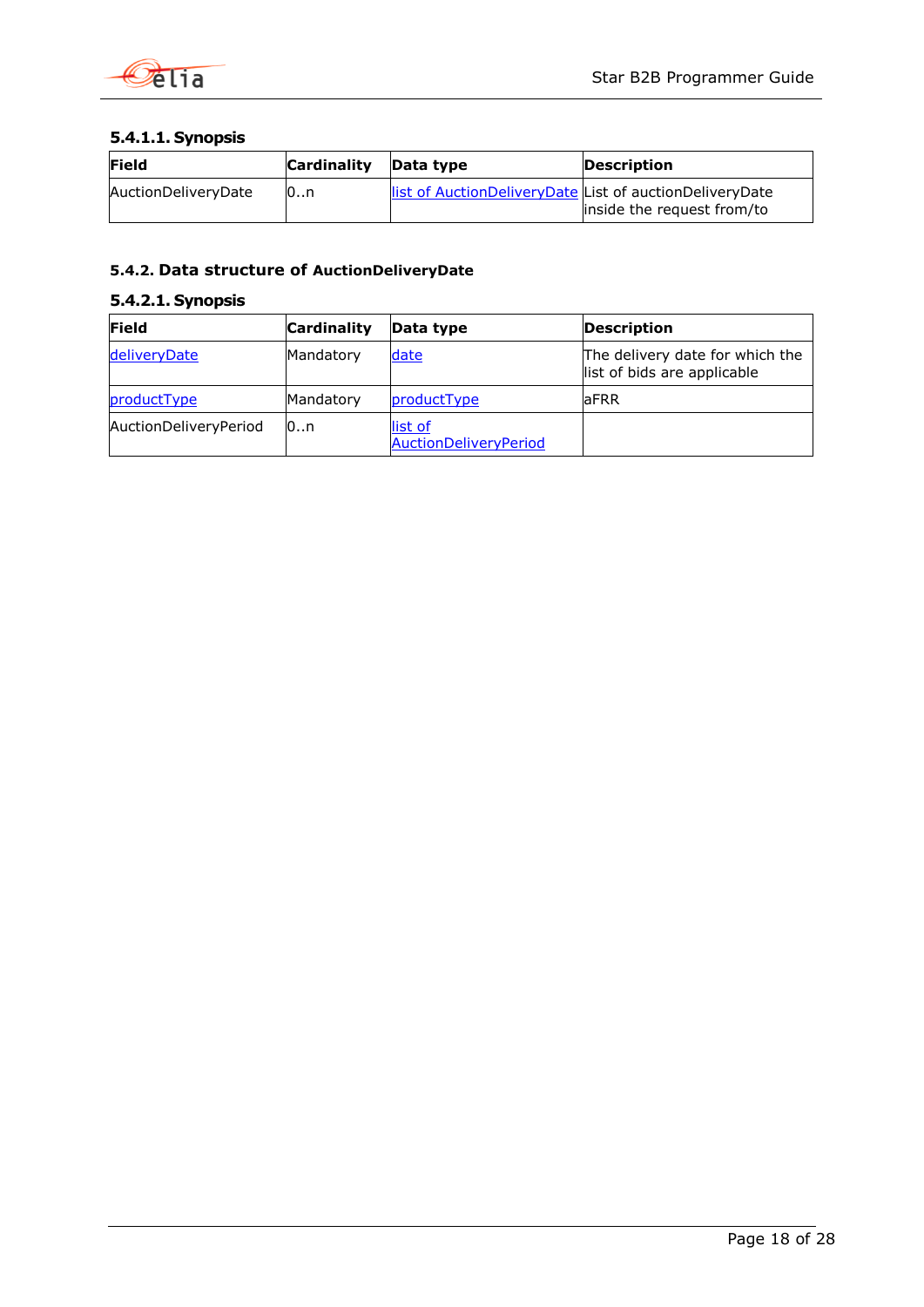

# <span id="page-18-0"></span>**5.4.3. Data structure of AuctionDeliveryPeriod**

| <b>Field</b>                    | <b>Cardinality</b> | Data type       | <b>Description</b>                    |
|---------------------------------|--------------------|-----------------|---------------------------------------|
| GateOpeningTime                 | mandatory          | <b>Datetime</b> | See also <b>Field GateOpeningTime</b> |
| GateIndex                       | Mandatory          | <u>Int</u>      | See also Field GateIndex              |
| GateClosingTime                 | Mandatory          | <b>Datetime</b> | See also <b>Field GateClosingTime</b> |
| Name                            | Mandatory          | <b>String</b>   | See also Field Name                   |
| PeriodFrom                      | Mandatory          | <b>Datetime</b> | See also Field PeriodFrom             |
| PeriodTo                        | Mandatory          | <b>Datetime</b> | See also Field PeriodTo               |
| <b>State</b>                    | Mandatory          | AuctionState    | See also <b>Field State</b>           |
| totalVolumeDemandUp             | mandatory          | Int             | See also Field totalVolumeDemand      |
| totalVolumeDemandDown mandatory |                    | <u>Int</u>      | See also Field totalVolumeDemand      |

# **5.4.3.1. Synopsis**

# <span id="page-18-1"></span>**5.4.4. Detailed fields information**

# <span id="page-18-4"></span>**5.4.4.1. Field GateOpeningTime**

This field gives the datetime corresponding to the opening of the gate. Before that time, bids cannot be sent. Bids can only be sent only from that time and before the GateClosingTime field

# <span id="page-18-2"></span>**5.4.4.2. Field GateIndex**

This identifies if this auction delivery period correspond to the first or second gate (if exist). Only values 1 or 2 are used.

### <span id="page-18-5"></span>**5.4.4.3. Field GateClosingTime**

This field gives the datetime corresponding to the closing of the gate. Bids cannot be sent after that time. So, bids can only be sent only from GateOpeningTime and before the GateClosingTime time.

# <span id="page-18-3"></span>**5.4.4.4. Field Name**

This field identifies that name of the delivery period.

Possible values:

- $0 4$
- $0 4 G2$
- $4 8$
- $4 8$  G2
- $-8 12$
- $8 12$  G2
- $12 16$
- $12 16$  G2
- $16 20$
- $16 20 G2$
- $20 24$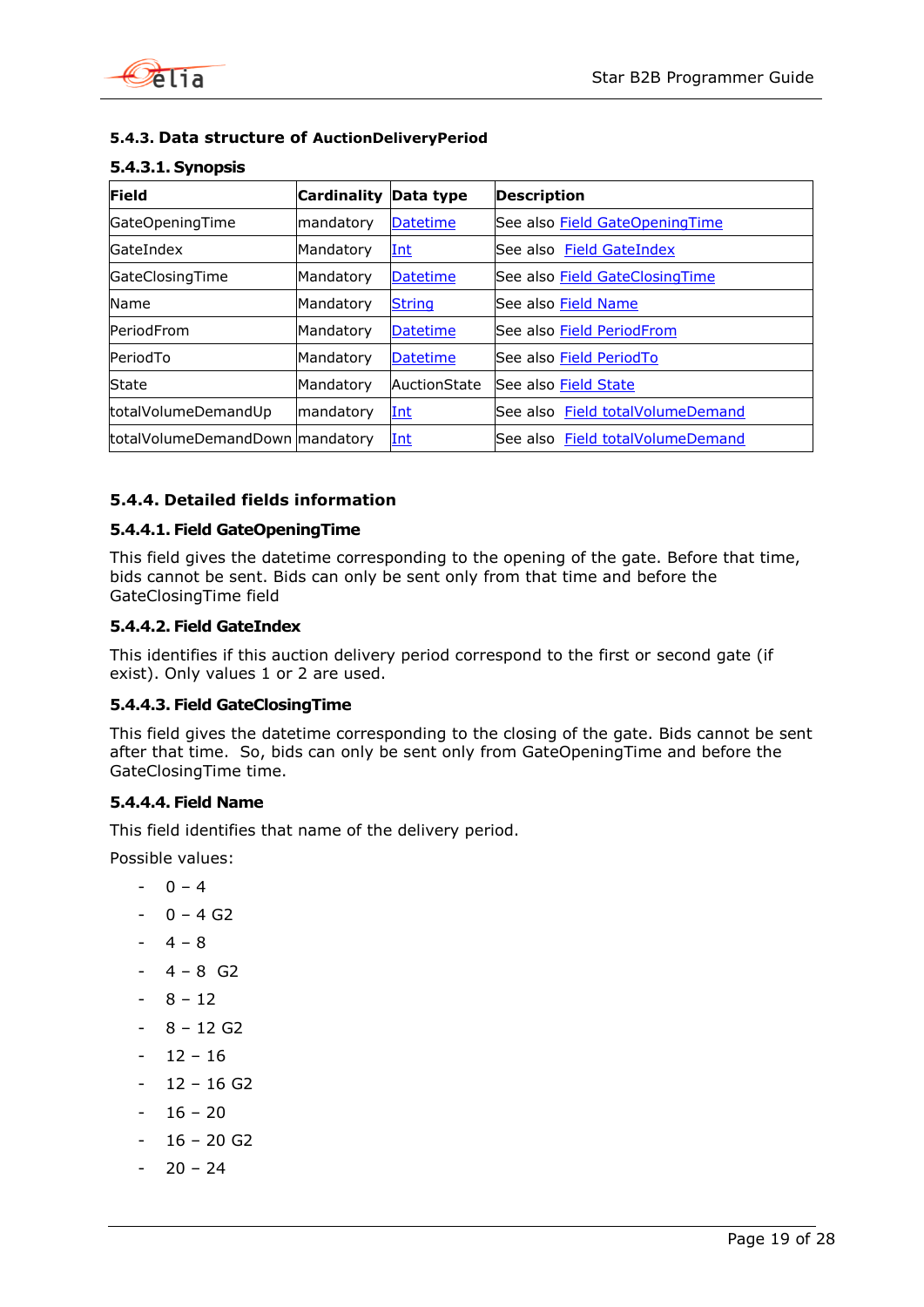

 $20 - 24$  G<sub>2</sub>

# <span id="page-19-1"></span>**5.4.4.5. Field PeriodFrom**

This field identifies the start period of the auction delivery period.

# <span id="page-19-2"></span>**5.4.4.6. Field PeriodTo**

This field identifies the end period of the auction delivery period.

# <span id="page-19-3"></span>**5.4.4.7. Field State**

This field indicates the status of the auction delivery period.

*The following table indicates the valid values:*

| <b>Value</b> | <b>Description</b>                                                                                                   |
|--------------|----------------------------------------------------------------------------------------------------------------------|
| Open         | The gate for the specified delivery period<br>and gate index is open and bids can be<br>submitted to the system      |
| Closed       | The gate for the specified delivery period<br>and gate index is closed and bids cannot be<br>submitted to the system |
| Ended        | The auction for the specified delivery period<br>and gate index is closed. Bids can no longer<br>be submitted.       |

### <span id="page-19-4"></span>**5.4.4.8. Field totalVolumeDemandUp**

This field indicates the amount of total volume demand for aFRR for up direction. This Field is an indicative value and can be adapted till GateClosingTime. The value is null till this volume demand is not defined.

### **5.4.4.9. Field totalVolumeDemandDown**

This field indicates the amount of total volume demand for aFRR for down direction. This Field is an indicative value and can be adapted till GateClosingTime. The value is null till this volume demand is not defined.

### <span id="page-19-0"></span>**5.4.5. Example**

| <arrayofauctiondeliverydate <="" th="" xmlns:i="http://www.w3.org/2001/XMLSchema-instance"></arrayofauctiondeliverydate> |
|--------------------------------------------------------------------------------------------------------------------------|
| xmlns="http://schemas.datacontract.org/2004/07/Elia.Star.Facade.Dto.Auctions">                                           |
| <auctiondeliverydate></auctiondeliverydate>                                                                              |
| <auctiondeliveryperiods></auctiondeliveryperiods>                                                                        |
| <auctiondeliveryperiod></auctiondeliveryperiod>                                                                          |
| <gateclosingtime>2019-11-10T09:00:00</gateclosingtime>                                                                   |
| $\langle$ GateIndex> $1\langle$ GateIndex>                                                                               |
| <gateopeningtime>2019-10-12T07:00:00</gateopeningtime>                                                                   |
| $<$ Name $>0$ - 4 $<$ /Name $>$                                                                                          |
| $\langle\text{PeriodFrom}\rangle$ 2019-11-11T00:00:00 $\langle\text{PeriodFrom}\rangle$                                  |
| $\le$ PeriodTo>2019-11-11T04:00:00 $\le$ /PeriodTo>                                                                      |
| $\langle$ TotalVolumeDemandUp i:nil="true" $\rangle$                                                                     |
| <state>Open</state>                                                                                                      |
| <totalvolumedemandup i:nil="true"></totalvolumedemandup>                                                                 |
|                                                                                                                          |
| <auctiondeliveryperiod></auctiondeliveryperiod>                                                                          |
| <gateclosingtime>2019-11-10T09:00:00</gateclosingtime>                                                                   |
| $\langle$ GateIndex> $\frac{1}{\langle}$ GateIndex>                                                                      |
| <gateopeningtime>2019-10-12T07:00:00</gateopeningtime>                                                                   |
| $<$ Name $>4$ - 8 $<$ /Name $>$                                                                                          |
| <periodfrom>2019-11-11T04:00:00</periodfrom>                                                                             |
| $\le$ PeriodTo>2019-11-11T08:00:00 $\le$ /PeriodTo>                                                                      |
|                                                                                                                          |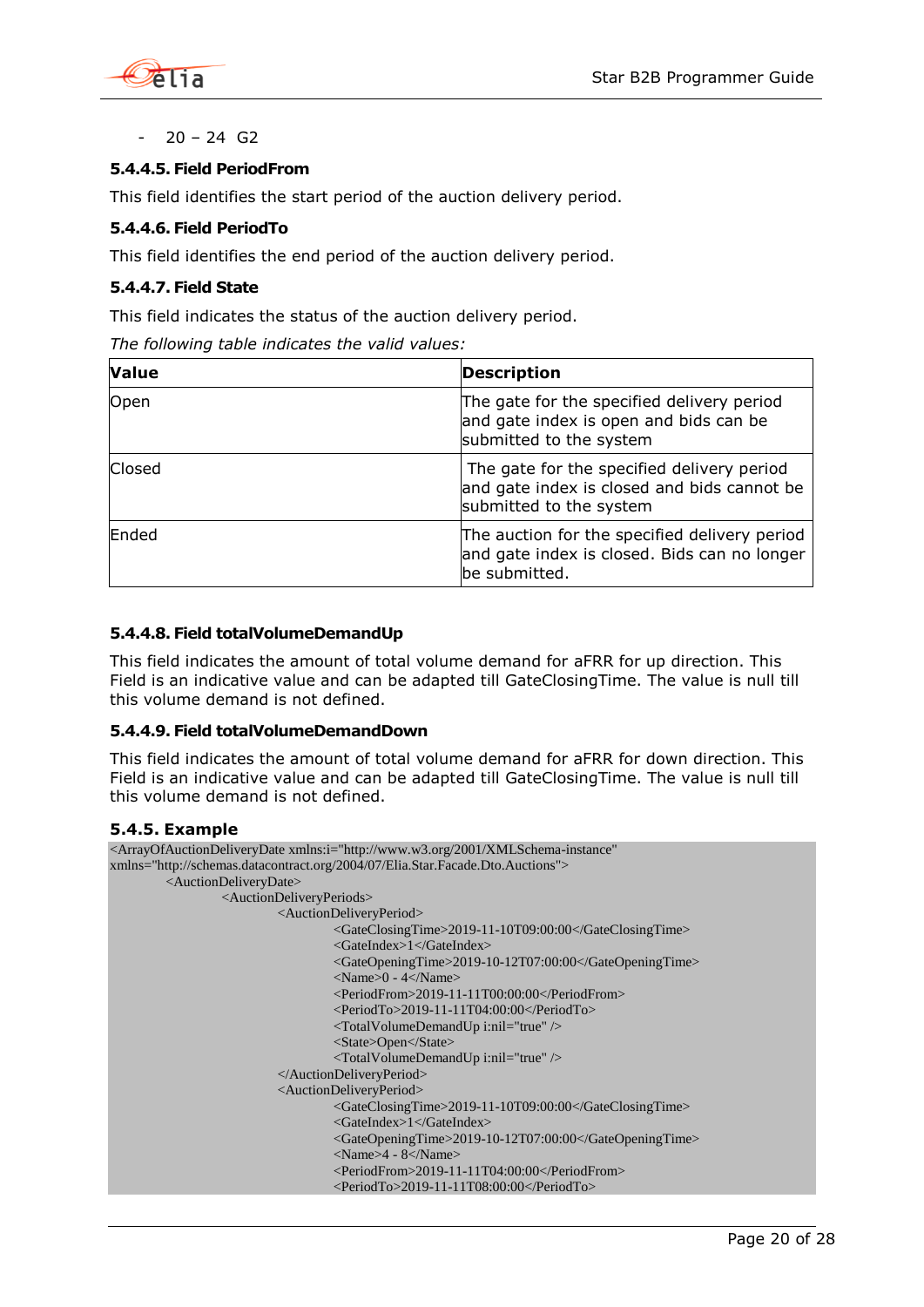

TotalVolumeDemandDown i:nil="true" /> <State>Open</State> <TotalVolumeDemandUp i:nil="true" /> </AuctionDeliveryPeriod> <AuctionDeliveryPeriod> <GateClosingTime>2019-11-10T09:00:00</GateClosingTime> <GateIndex>1</GateIndex> <GateOpeningTime>2019-10-12T07:00:00</GateOpeningTime> <Name>8 - 12</Name> <PeriodFrom>2019-11-11T08:00:00</PeriodFrom> <PeriodTo>2019-11-11T12:00:00</PeriodTo> TotalVolumeDemandDown i:nil="true" /> <State>Open</State> <TotalVolumeDemandUp i:nil="true" /> </AuctionDeliveryPeriod> <AuctionDeliveryPeriod> <GateClosingTime>2019-11-10T09:00:00</GateClosingTime> <GateIndex>1</GateIndex> <GateOpeningTime>2019-10-12T07:00:00</GateOpeningTime> <Name>12 - 16</Name> <PeriodFrom>2019-11-11T12:00:00</PeriodFrom> <PeriodTo>2019-11-11T16:00:00</PeriodTo> TotalVolumeDemandDown i:nil="true" /> <State>Open</State> <TotalVolumeDemandUp i:nil="true" /> </AuctionDeliveryPeriod> <AuctionDeliveryPeriod> <GateClosingTime>2019-11-10T09:00:00</GateClosingTime> <GateIndex>1</GateIndex> <GateOpeningTime>2019-10-12T07:00:00</GateOpeningTime> <Name>16 - 20</Name> <PeriodFrom>2019-11-11T16:00:00</PeriodFrom> <PeriodTo>2019-11-11T20:00:00</PeriodTo> TotalVolumeDemandDown i:nil="true" /> <State>Open</State> <TotalVolumeDemandUp i:nil="true" /> </AuctionDeliveryPeriod> <AuctionDeliveryPeriod> <GateClosingTime>2019-11-10T09:00:00</GateClosingTime> <GateIndex>1</GateIndex> <GateOpeningTime>2019-10-12T07:00:00</GateOpeningTime> <Name>20 - 24</Name> <PeriodFrom>2019-11-11T20:00:00</PeriodFrom> <PeriodTo>2019-11-12T00:00:00</PeriodTo> TotalVolumeDemandDown i:nil="true" /> <State>Open</State> <TotalVolumeDemandUp i:nil="true" /> </AuctionDeliveryPeriod> </AuctionDeliveryPeriods> <DeliveryDate>2019-11-11T00:00:00</DeliveryDate> <ProductType>aFRR</ProductType> </AuctionDeliveryDate> <AuctionDeliveryDate> <AuctionDeliveryPeriods> <AuctionDeliveryPeriod> <GateClosingTime>2019-11-11T09:00:00</GateClosingTime> <GateIndex>1</GateIndex> <GateOpeningTime>2019-10-13T07:00:00</GateOpeningTime>  $\langle$ Name $>0$  - 4 $\langle$ Name $>$ <PeriodFrom>2019-11-12T00:00:00</PeriodFrom> <PeriodTo>2019-11-12T04:00:00</PeriodTo> TotalVolumeDemandDown i:nil="true" /> <State>Open</State> <TotalVolumeDemandUp i:nil="true" /> </AuctionDeliveryPeriod> <AuctionDeliveryPeriod>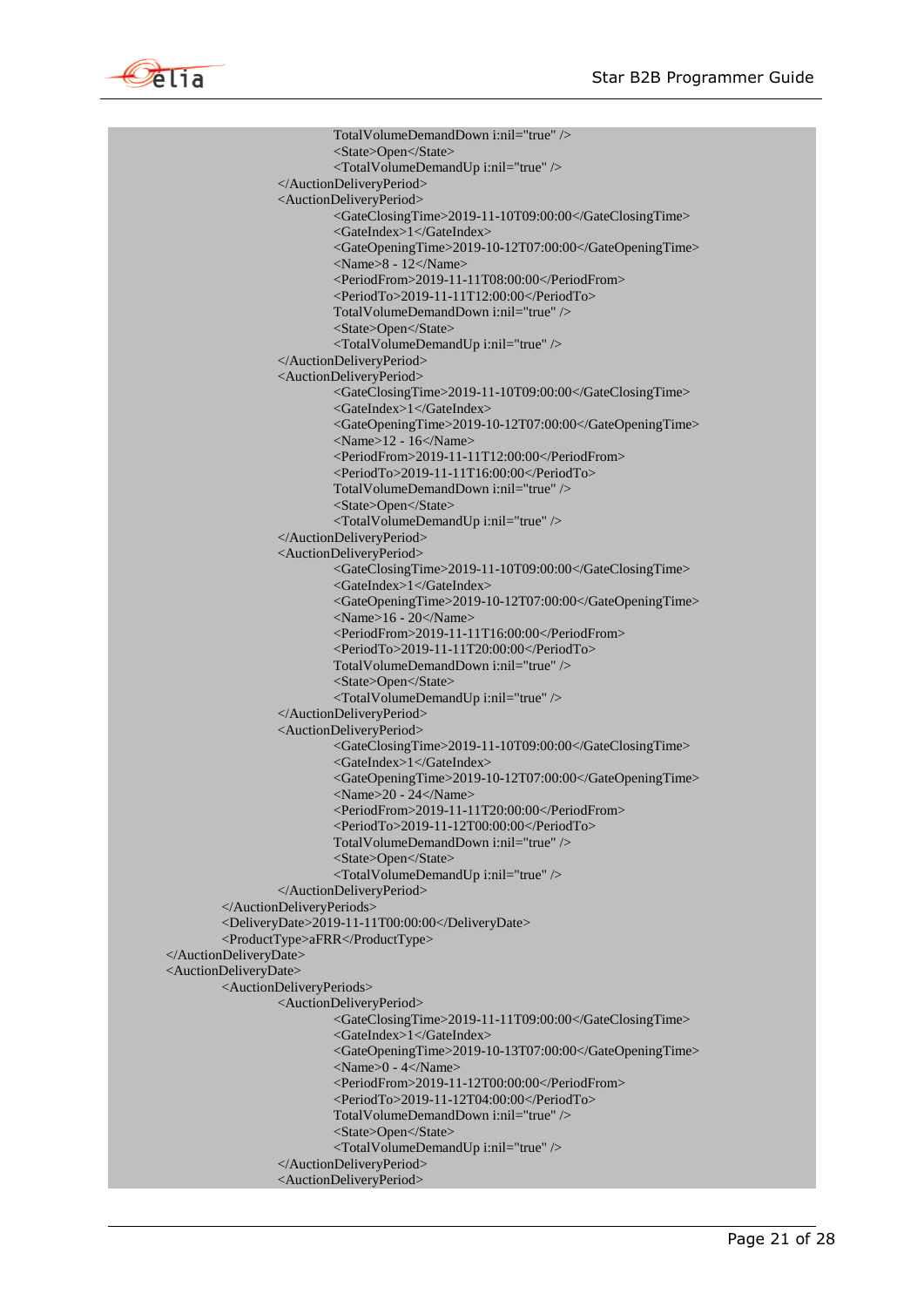

<GateClosingTime>2019-11-11T09:00:00</GateClosingTime> <GateIndex>1</GateIndex> <GateOpeningTime>2019-10-13T07:00:00</GateOpeningTime> <Name>4 - 8</Name> <PeriodFrom>2019-11-12T04:00:00</PeriodFrom> <PeriodTo>2019-11-12T08:00:00</PeriodTo> TotalVolumeDemandDown i:nil="true" /> <State>Open</State> <TotalVolumeDemandUp i:nil="true" /> </AuctionDeliveryPeriod> <AuctionDeliveryPeriod> <GateClosingTime>2019-11-11T09:00:00</GateClosingTime> <GateIndex>1</GateIndex> <GateOpeningTime>2019-10-13T07:00:00</GateOpeningTime> <Name>8 - 12</Name> <PeriodFrom>2019-11-12T08:00:00</PeriodFrom> <PeriodTo>2019-11-12T12:00:00</PeriodTo> TotalVolumeDemandDown i:nil="true" /> <State>Open</State> <TotalVolumeDemandUp i:nil="true" /> </AuctionDeliveryPeriod> <AuctionDeliveryPeriod> <GateClosingTime>2019-11-11T09:00:00</GateClosingTime> <GateIndex>1</GateIndex> <GateOpeningTime>2019-10-13T07:00:00</GateOpeningTime>  $\le$ Name $>$ 12 - 16 $\le$ Name $>$ <PeriodFrom>2019-11-12T12:00:00</PeriodFrom> <PeriodTo>2019-11-12T16:00:00</PeriodTo> TotalVolumeDemandDown i:nil="true" /> <State>Open</State> <TotalVolumeDemandUp i:nil="true" /> </AuctionDeliveryPeriod> <AuctionDeliveryPeriod> <GateClosingTime>2019-11-11T09:00:00</GateClosingTime> <GateIndex>1</GateIndex> <GateOpeningTime>2019-10-13T07:00:00</GateOpeningTime> <Name>16 - 20</Name> <PeriodFrom>2019-11-12T16:00:00</PeriodFrom> <PeriodTo>2019-11-12T20:00:00</PeriodTo> TotalVolumeDemandDown i:nil="true" /> <State>Open</State> <TotalVolumeDemandUp i:nil="true" /> </AuctionDeliveryPeriod> <AuctionDeliveryPeriod> <GateClosingTime>2019-11-11T09:00:00</GateClosingTime> <GateIndex>1</GateIndex> <GateOpeningTime>2019-10-13T07:00:00</GateOpeningTime> <Name>20 - 24</Name> <PeriodFrom>2019-11-12T20:00:00</PeriodFrom> <PeriodTo>2019-11-13T00:00:00</PeriodTo> TotalVolumeDemandDown i:nil="true" /> <State>Open</State> <TotalVolumeDemandUp i:nil="true" /> </AuctionDeliveryPeriod> </AuctionDeliveryPeriods> <DeliveryDate>2019-11-12T00:00:00</DeliveryDate> <ProductType>aFRR</ProductType> </AuctionDeliveryDate>

</ArrayOfAuctionDeliveryDate>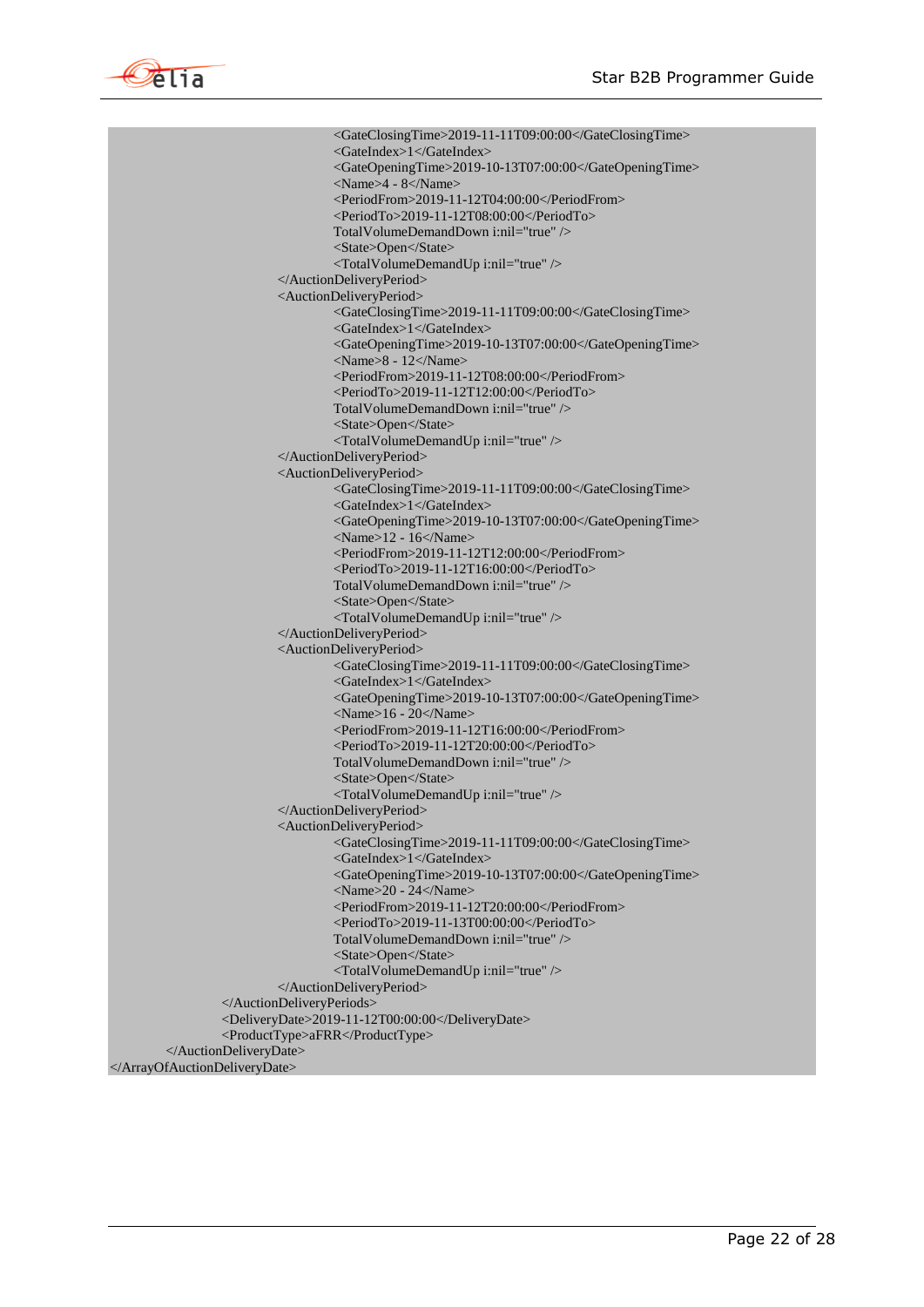

# <span id="page-22-0"></span>**5.5. Generic message parts**

# <span id="page-22-1"></span>**5.5.1. Data structure Partner: Partner identifier**

This data structure is used to identify a partner in a transaction. It forms part of several message structures.

The fact that the code type must be specified in addition to the code itself, allows users to use their preferred code type, provided it is recognised by the system.

In addition, the identity of a partner can be indicated in words to make messages easier to read for humans.

# **5.5.1.1. Synopsis**

| Field        | <b>Cardinality</b> | Data type              | <b>Description</b> |
|--------------|--------------------|------------------------|--------------------|
| code         | mandatory          | string (16 characters) | lCode              |
| codeType     | mandatory          | string (3 characters)  | Code type          |
| friendlyName | optional           | string                 | Friendly name      |

# **5.5.1.2. Detailed fields information**

# **5.5.1.2.1. Field code**

<span id="page-22-2"></span>

| Cardinality | mandatory              |
|-------------|------------------------|
| Data type   | string (16 characters) |
| Min len.    |                        |

# **5.5.1.2.2. Field codeType**

<span id="page-22-3"></span>Code type

| Cardinality | mandatory             |
|-------------|-----------------------|
| Data type   | string (3 charcaters) |
| Min len.    |                       |

*The following table indicates the valid values:*

| <b>Value</b>    | <b>Description</b> |
|-----------------|--------------------|
| CO <sub>3</sub> | EIC code           |

# **5.5.1.2.3. Field friendlyName**

<span id="page-22-4"></span>Friendly name

| Cardinality | optional |
|-------------|----------|
| Data type   | string   |
| Min len.    |          |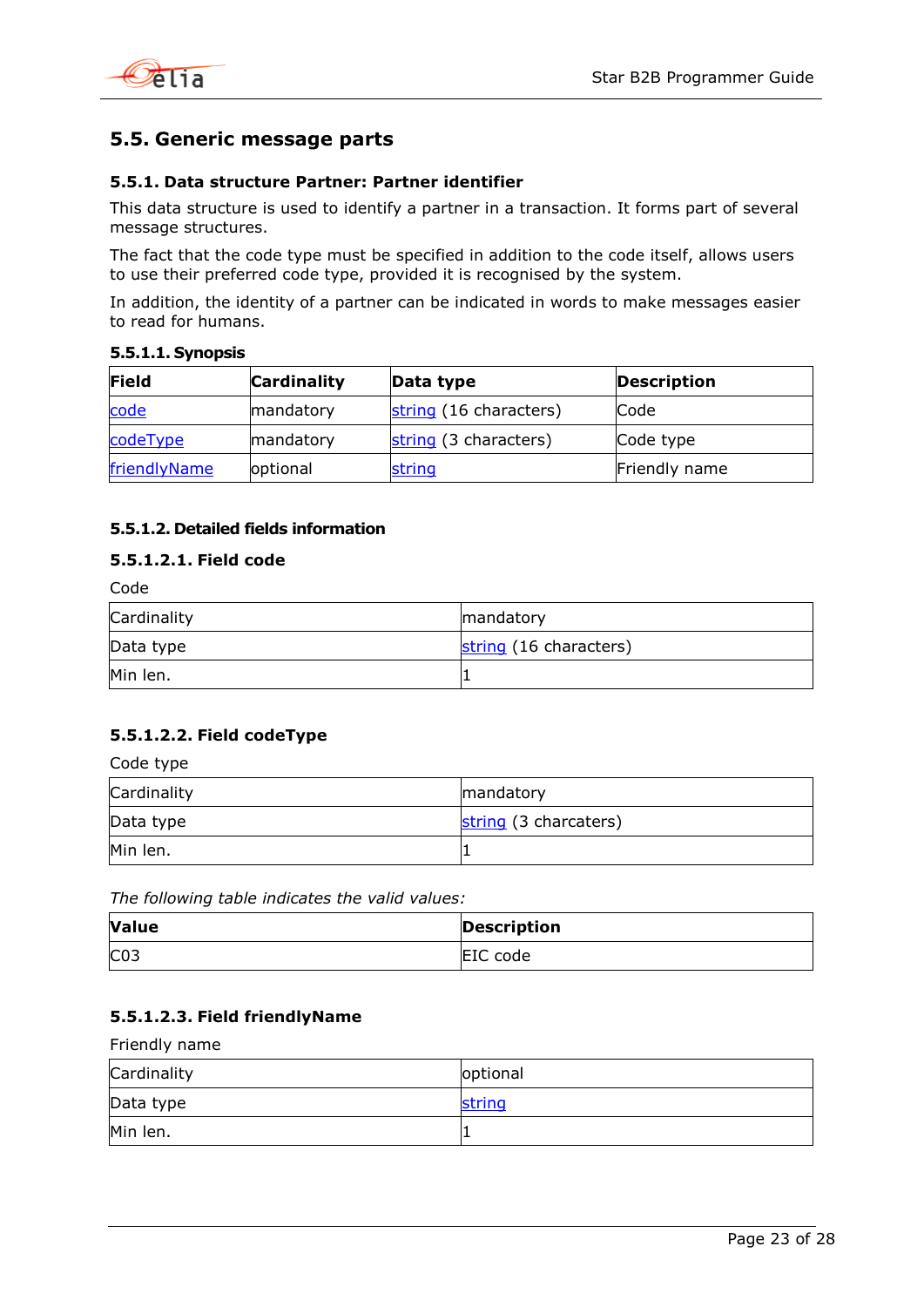

This field is optional and not used by the system which is processing the messages. It is only there to facilitate human reading of the message.

# <span id="page-23-0"></span>**5.5.2. Data structure Reason: Reason identifier**

*XML Namespace: http://www.elia.be/namespaces/public/Star/b2bmsg*

This data structure is used to identify the reason for message rejection. It forms part of several message structures.

#### **5.5.2.1. Synopsis**

| Field      | <b>Cardinality</b> | Data type                 | <b>Description</b> |
|------------|--------------------|---------------------------|--------------------|
| reasonCode | mandatory          | string (3)<br>characters) | Reason code        |
| reasonText | mandatory          | string                    |                    |

# **5.5.2.2. Detailed fields information**

### <span id="page-23-1"></span>**5.5.2.2.1. Field reasonCode**

| Cardinality | mandatory |
|-------------|-----------|
| Data type   | string    |
| Len         |           |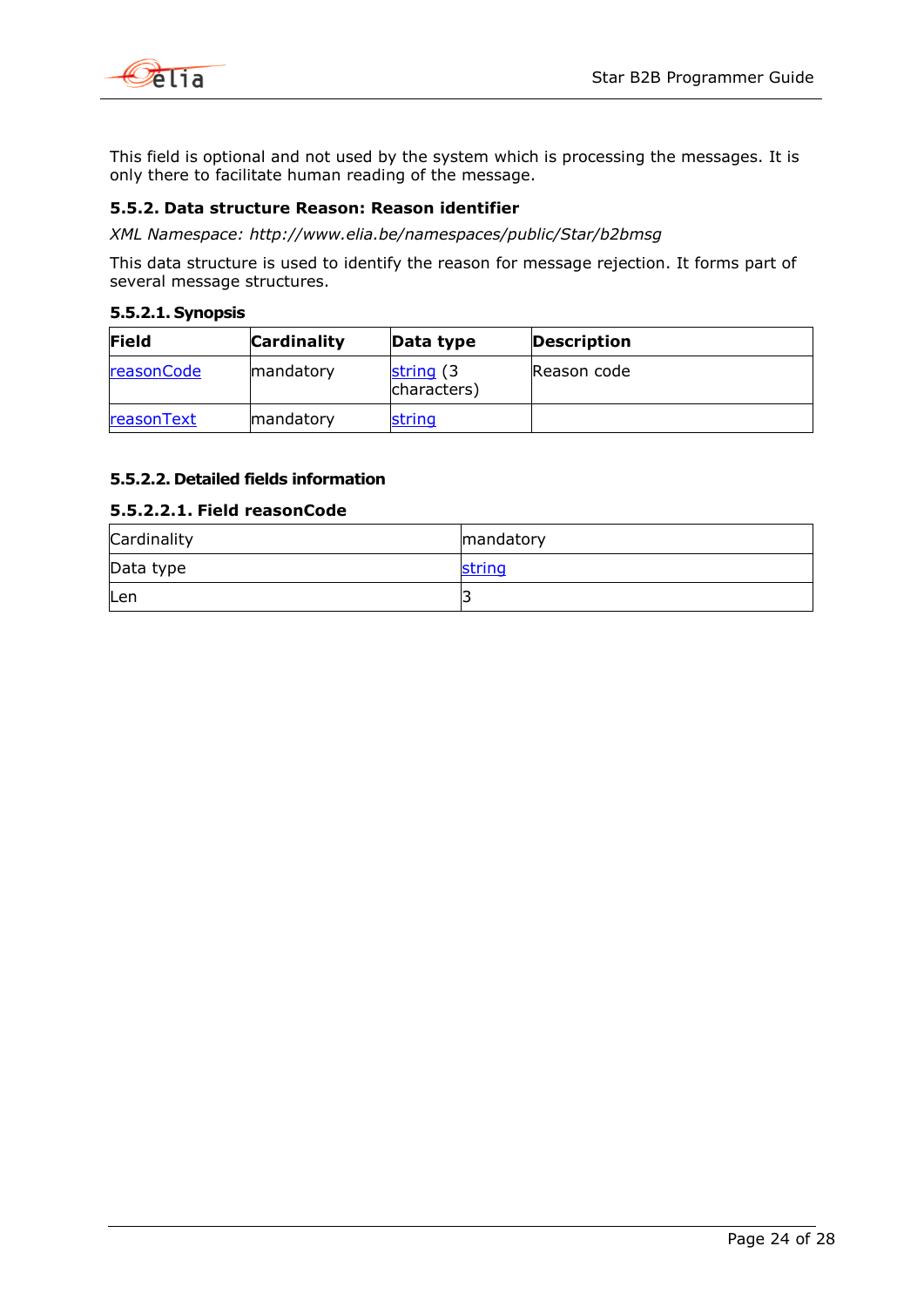

| <b>Value</b> | <b>ReasonText</b>                                                                                                                                                                                        | Comment                                                                                                                                                          |
|--------------|----------------------------------------------------------------------------------------------------------------------------------------------------------------------------------------------------------|------------------------------------------------------------------------------------------------------------------------------------------------------------------|
| A01          | Message fully accepted. All received bids are added in the That means that<br>STAR database.                                                                                                             | bidDocumentStatus is set to true                                                                                                                                 |
| A02          | Message fully rejected.                                                                                                                                                                                  | That means that<br>bidDocumentStatus is set to<br>false                                                                                                          |
|              |                                                                                                                                                                                                          | This code is always sent when at<br>least one error occurred during<br>the validation process.                                                                   |
| W01          | Bid volume exceeds the maximum limit set by the<br>prequalified volume for the specific aFRR capacity<br>product; not all bids have been accepted. Please check<br>the bid report for the rejected bids. | Bid volume of one bid cannot be<br>greater than the prequalified<br>volume of the corresponding<br>contract                                                      |
| W02          | Total cost check validation has rejected at least one bid.<br>Please check the bid report for the rejected bids.                                                                                         |                                                                                                                                                                  |
| W03          | Smallest volume check validation has rejected at least one<br>bid. Please check the bid report for the rejected bids.                                                                                    |                                                                                                                                                                  |
| W04          | Volume Increment per capacity product check validation<br>has rejected at least one bid. Please check the bid report<br>for the rejected bids.                                                           |                                                                                                                                                                  |
| A05          | The contract reference %s% is not valid for the delivery<br>period.                                                                                                                                      | That means that the identified<br>bidder has specified an incorrect<br>contract reference for the given<br>delivery period                                       |
| A57          | Gate for the given <b>CCTU</b> is not open.                                                                                                                                                              | The delivery Period is a valid field<br>but for which the gate is not<br>open. This can occurs if the gate<br>is already closed or not yet open<br>to enter bids |
| A81          | The introduced delivery period is invalid.                                                                                                                                                               | The delivery period of one or<br>more offers does not correspond<br>to the delivery period that is<br>currently being auctioned in<br>STAR.                      |
| <b>B18</b>   | Failure during the aFRRStarBidDocument process                                                                                                                                                           | A failure occurred at STAR<br>application.                                                                                                                       |
| Z01          | XSD validation fails: %S                                                                                                                                                                                 | The XSD validation has failed.<br>The parameter "%s" gives the<br>error(s) returned by this<br>validation.                                                       |
| Z02          | Contract reference does not match the user login                                                                                                                                                         | That means there the link with<br>login used and bidder<br>identification done using the<br>contractReference has failed.                                        |
| Z03          | Login failure: the user %login% has no access to STAR<br>application.                                                                                                                                    | The login used has no access to<br>the STAR application.                                                                                                         |
| Z04          | The received bid number is invalid or not unique                                                                                                                                                         | All bid number must be unique                                                                                                                                    |

# *The following table indicates the valid values:*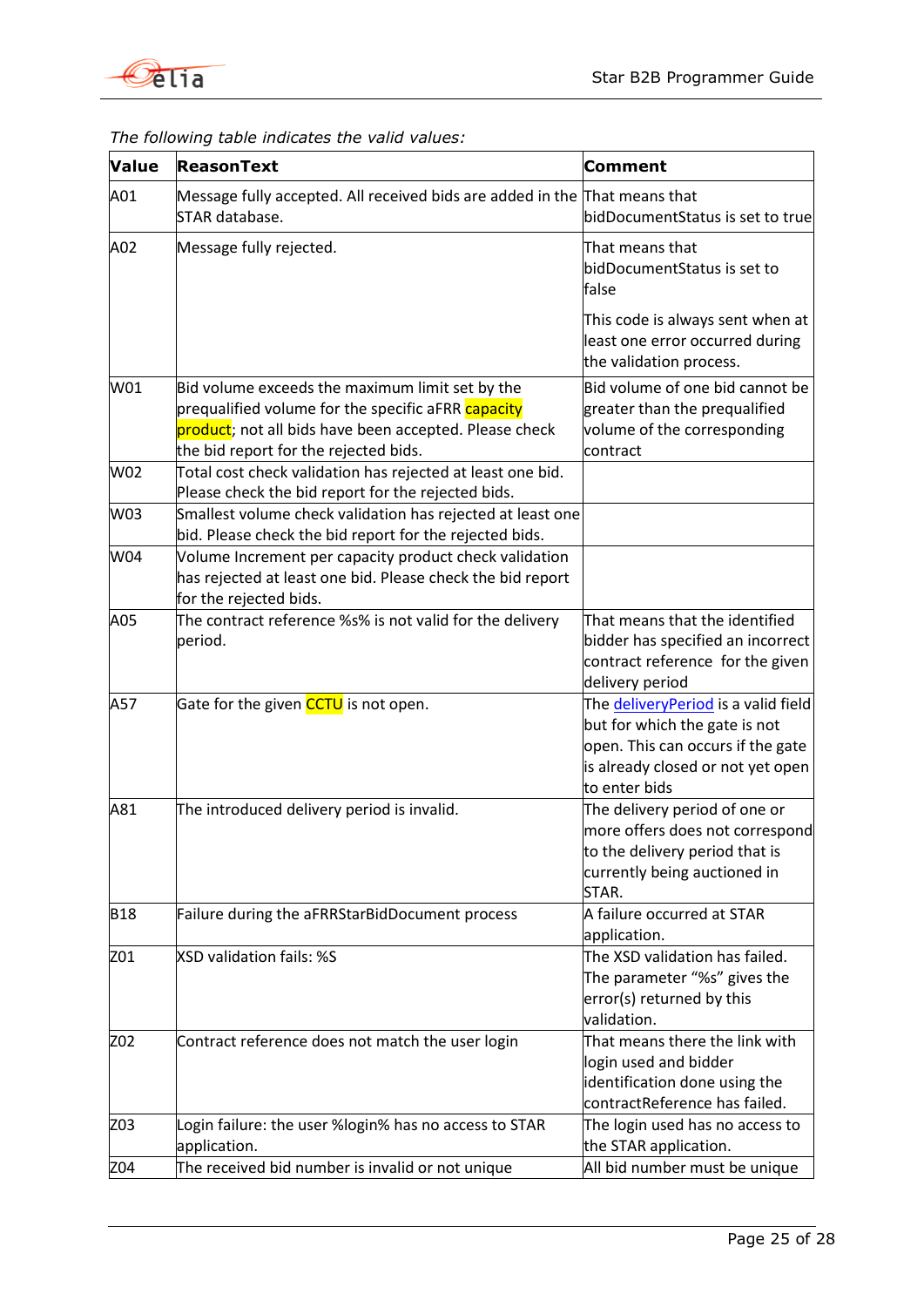

| Value           | <b>ReasonText</b>                                       | <b>Comment</b>                     |
|-----------------|---------------------------------------------------------|------------------------------------|
|                 |                                                         |                                    |
| Z <sub>15</sub> | Both direction (Up/Down) must be specified for bid %s   | This indicates that a BidDetail is |
|                 | during auction step1                                    | missing for a bid done during      |
|                 |                                                         | auction step1                      |
| Z16             | Only 1 direction (Up or Down) must be specified for bid | This indicates that a BidDetail    |
|                 | %s during auction step1                                 | with Up and Down are sent          |
|                 |                                                         | during auction step2 while this is |
|                 |                                                         | not allowed                        |
| Z17             | Volume of 0 is not allowed for a 4h bid                 |                                    |

# **5.5.2.2.2. Field reasonText**

Reason Text

| Cardinality | Mandatory |
|-------------|-----------|
| Data type   | string    |
| Min len.    |           |

See the list of valid reasoncode to see the associated ReasonText.

# <span id="page-25-0"></span>**5.6. Data types**

The following table describes all the datatypes allowed in XML data structure specifications.

<span id="page-25-5"></span><span id="page-25-4"></span><span id="page-25-3"></span><span id="page-25-2"></span><span id="page-25-1"></span>

| <b>Data</b><br>type | <b>Typical XML</b><br>representation                                                                                                                                  | Lexical pattern Comments                                                                                   |                                                                                                                                                                                  |
|---------------------|-----------------------------------------------------------------------------------------------------------------------------------------------------------------------|------------------------------------------------------------------------------------------------------------|----------------------------------------------------------------------------------------------------------------------------------------------------------------------------------|
| string              |                                                                                                                                                                       | $\ast$                                                                                                     | The following constraints can be expressed:<br>minimum length, maximum length, pattern,<br>choice of valid values                                                                |
| lint                | $-1, 0,$<br>126789675,<br>$+100000$                                                                                                                                   | $[-+][0-9]+$                                                                                               | The following constraints can be expressed:<br>minimum value, maximum value. Values<br>must be between 2147483647 and -<br>2147483648 inclusive.                                 |
| decimal             | $-1.23,$<br>$12678967.54323  9]+(\1.0-9]+)?$<br>$3, +100000.00,$<br>210                                                                                               | $[-+]$ ?[0-                                                                                                | The following constraints can be expressed:<br>minimum value, maximum value. Values<br>must have at most 28 digits, with.                                                        |
| boolean             | $ 1, 0,$ true, false                                                                                                                                                  | 1 0 true false                                                                                             |                                                                                                                                                                                  |
| code                |                                                                                                                                                                       | $\ast$                                                                                                     | This is similar to string, but allowed values<br>must be part of a documented "code table".<br>The actual signification of the code table<br>constraint is application-dependent |
| datetim<br>e        | To indicate 1:20<br>pm on May the<br>31st, 1999 in<br>Brussels which is $ 9]\{2\}$ (:[0-<br>2 hours ahead of $9$ ] $\{2\}$ (:[0-<br>UTC, one would<br>write: 1999-05- | $[0-9]\{4\}$ - $[0-$<br>$9$ $(2)$ - $[0-$<br>$9$ ]{2}T[0-<br>$9$ $(2)$ $?$ $($ $(-$<br>$[(0-9]\{2\}$ (:[0- | Represents a time instant. UTC notation is<br>required. See also the example below for<br>daylight saving time handling.                                                         |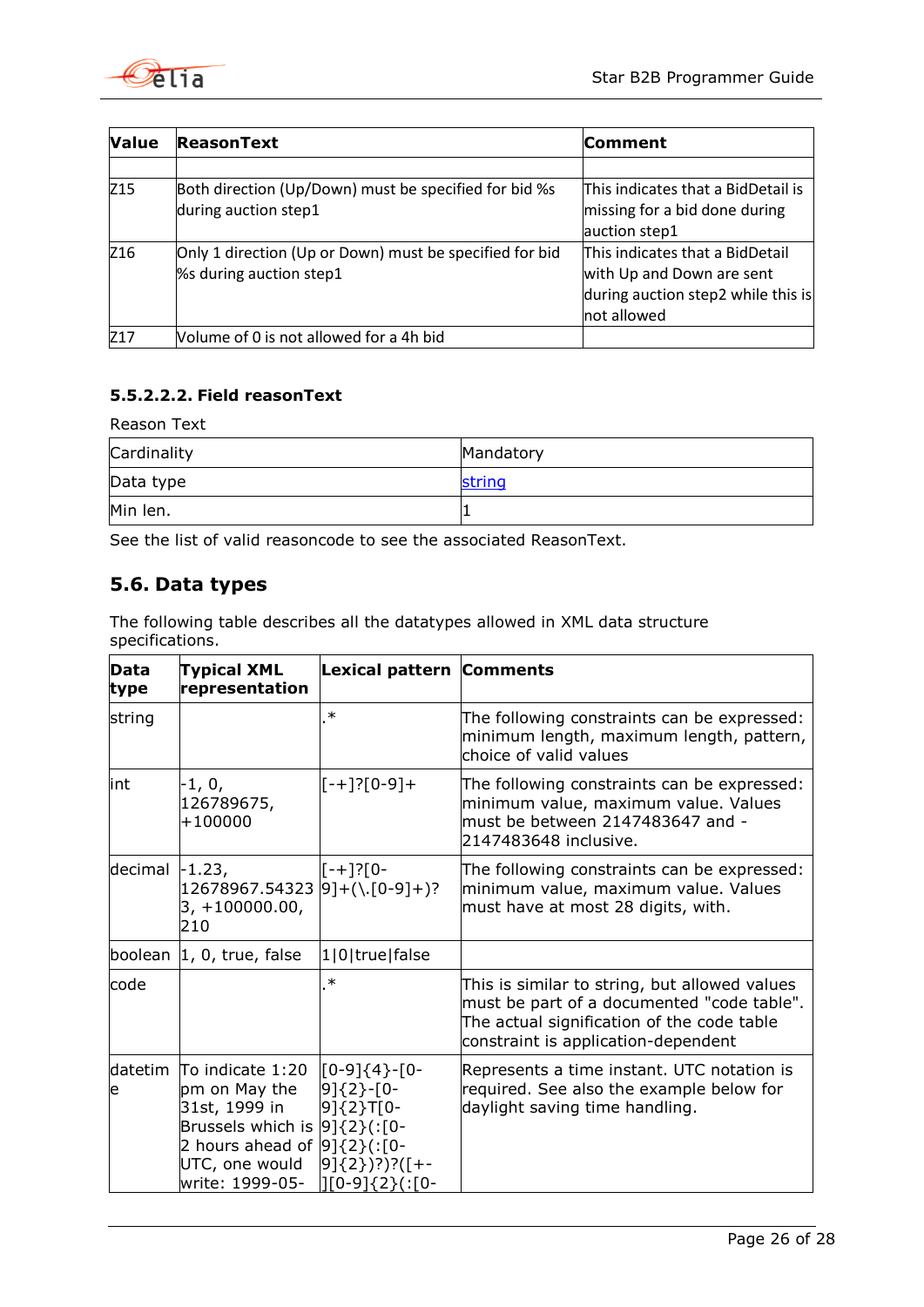

<span id="page-26-1"></span><span id="page-26-0"></span>

| Data<br>type | <b>Typical XML</b><br>representation                                 | Lexical pattern Comments                                                                                                      |                                                                                                                                                                         |
|--------------|----------------------------------------------------------------------|-------------------------------------------------------------------------------------------------------------------------------|-------------------------------------------------------------------------------------------------------------------------------------------------------------------------|
|              | 31T11:20:00Z                                                         | $9(2)$ ?)?)?                                                                                                                  |                                                                                                                                                                         |
| time         | 13:20:00Z                                                            | [0-9]{2}(:[0-<br>9]{2}(:[0-<br>91{2}(:[0-<br>$[9]\{2\})$ ?)?                                                                  | Represents a time instant in the day. UTC<br>notation is required. See also the example<br>$[9]{2}$ ?)?([+-][0- $\blacksquare$ below for daylight saving time handling. |
| date         | To indicate May<br>the 31st, 1999,<br>one would write:<br>1999-05-31 | $[0-9]\{4\}$ - $[0-$<br>$9$ {2} - [0-9] {2}                                                                                   | Represents a calendar date.                                                                                                                                             |
| Period       | 2015-04-01<br>$00:00/2015-04-9$ {2}-[0-<br>01 04:00                  | $[0-9]\{4\}$ -[0-<br>$9$ {2}[0-9]<br>{2}:[0-9]<br>{2}/[0-9]{4}-[0-<br>$9$ {2}-[0-9] {2}<br>$[0-9]$ $\{2\}$ : $[0-9]$<br>${2}$ | Represent the start date and an end date<br>(local time).                                                                                                               |
| binary       |                                                                      | Encoded binary<br>data (the default text.<br>encoding is<br>base64)                                                           | Used to transfer data that is not unicode                                                                                                                               |